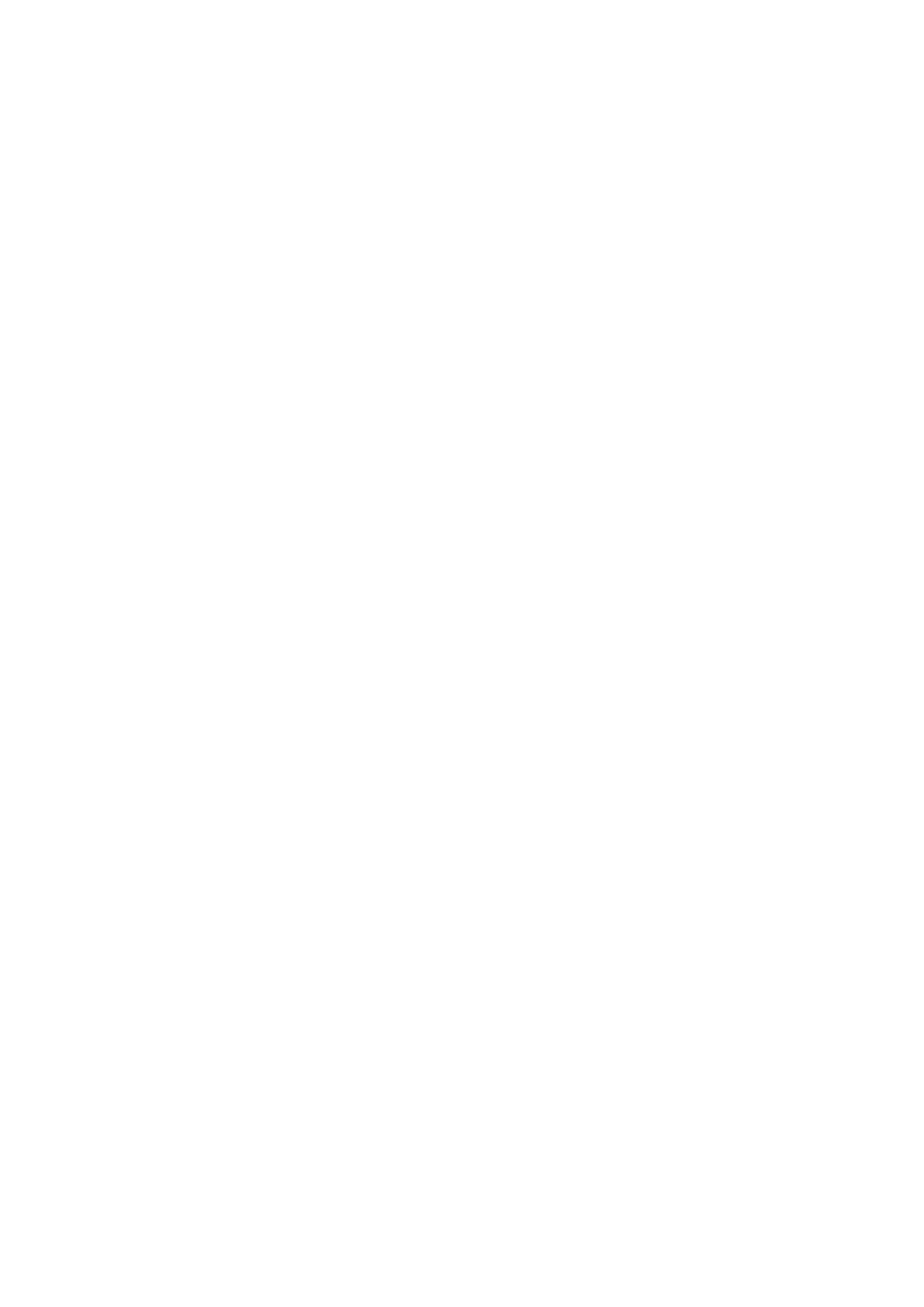| <b>DISTRICT: Rolpa</b> | $[53]$           | V.D.C./MUNICIPALITY: Aresh<br>[1] |       |               |  |
|------------------------|------------------|-----------------------------------|-------|---------------|--|
| <b>WARD</b>            | <b>HOUSEHOLD</b> | <b>POPULATION</b>                 |       |               |  |
|                        |                  | <b>MALE</b><br><b>TOTAL</b>       |       | <b>FEMALE</b> |  |
|                        | 73               | 379                               | 160   | 219           |  |
| 2                      | 67               | 408                               | 181   | 227           |  |
| 3                      | 76               | 377                               | 167   | 210           |  |
|                        | 90               | 494                               | 207   | 287           |  |
| 5                      | 63               | 377                               | 177   | 200           |  |
| 6                      | 70               | 404                               | 195   | 209           |  |
|                        | 94               | 519                               | 235   | 284           |  |
| 8                      | 73               | 434                               | 202   | 232           |  |
| 9                      | 110              | 674                               | 309   | 365           |  |
| <b>TOTAL</b>           | 716              | 4,066                             | 1,833 | 2,233         |  |

| <b>DISTRICT: Rolpa</b><br>$[53]$ |                  | V.D.C./MUNICIPALITY: Bhabang<br>[2]              |       |               |
|----------------------------------|------------------|--------------------------------------------------|-------|---------------|
| <b>WARD</b>                      |                  | <b>POPULATION</b><br><b>TOTAL</b><br><b>MALE</b> |       |               |
|                                  | <b>HOUSEHOLD</b> |                                                  |       | <b>FEMALE</b> |
|                                  | 101              | 453                                              | 196   | 257           |
| 2                                | 99               | 432                                              | 188   | 244           |
| 3                                | 125              | 769                                              | 399   | 370           |
|                                  | 82               | 494                                              | 233   | 261           |
| 5                                | 128              | 597                                              | 272   | 325           |
| 6                                | 76               | 391                                              | 174   | 217           |
|                                  | 81               | 393                                              | 163   | 230           |
| 8                                | 44               | 235                                              | 118   | 117           |
| 9                                | 63               | 301                                              | 141   | 160           |
| <b>TOTAL</b>                     | 799              | 4,065                                            | 1,884 | 2,181         |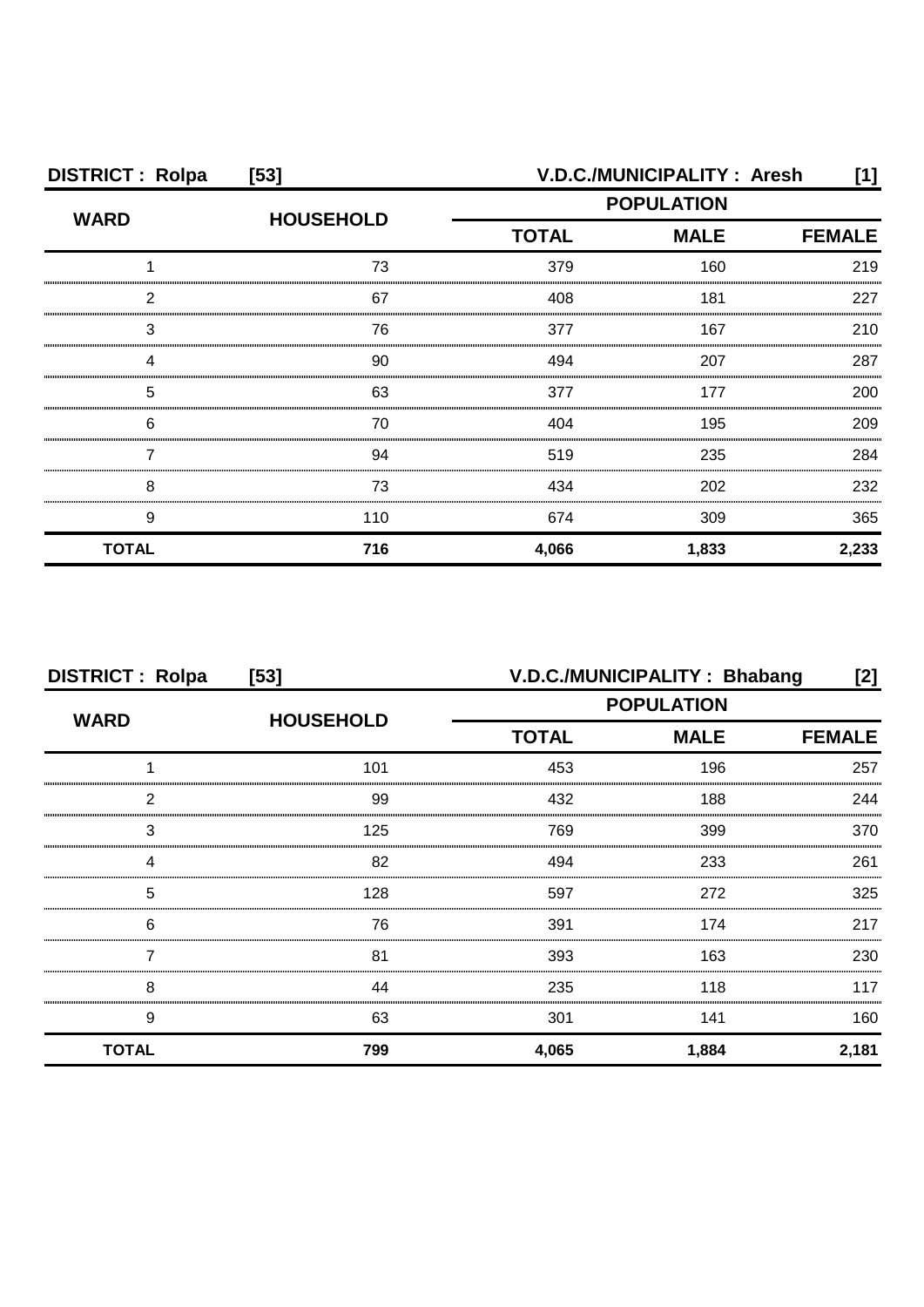| <b>DISTRICT: Rolpa</b> | $[53]$           | V.D.C./MUNICIPALITY: Mirul<br>[3]            |       |       |  |
|------------------------|------------------|----------------------------------------------|-------|-------|--|
| <b>WARD</b>            | <b>HOUSEHOLD</b> | <b>POPULATION</b>                            |       |       |  |
|                        |                  | <b>TOTAL</b><br><b>MALE</b><br><b>FEMALE</b> |       |       |  |
|                        | 55               | 262                                          | 110   | 152   |  |
| 2                      | 89               | 397                                          | 174   | 223   |  |
| 3                      | 41               | 225                                          | 101   | 124   |  |
|                        | 77               | 367                                          | 166   | 201   |  |
| 5                      | 41               | 222                                          | 95    | 127   |  |
| 6                      | 60               | 306                                          | 129   | 177   |  |
|                        | 44               | 274                                          | 121   | 153   |  |
| 8                      | 61               | 327                                          | 147   | 180.  |  |
| 9                      | 26               | 133                                          | 65    | 68    |  |
| <b>TOTAL</b>           | 494              | 2,513                                        | 1,108 | 1,405 |  |

| <b>DISTRICT: Rolpa</b><br>$[53]$ |                  | V.D.C./MUNICIPALITY: Budagaun<br>[4]             |               |       |
|----------------------------------|------------------|--------------------------------------------------|---------------|-------|
| <b>WARD</b>                      | <b>HOUSEHOLD</b> | <b>POPULATION</b><br><b>TOTAL</b><br><b>MALE</b> |               |       |
|                                  |                  |                                                  | <b>FEMALE</b> |       |
|                                  | 190              | 909                                              | 446           | 463   |
| 2                                | 106              | 510                                              | 223           | 287   |
| 3                                | 193              | 907                                              | 428           | 479   |
| Δ                                | 109              | 576                                              | 282           | 294   |
| 5                                | 137              | 691                                              | 338           | 353   |
| 6                                | 120              | 611                                              | 273           | 338   |
|                                  | 147              | 791                                              | 370           | 421   |
| 8                                | 69               | 385                                              | 185           | 200   |
| 9                                | 179              | 934                                              | 426           | 508   |
| <b>TOTAL</b>                     | 1,250            | 6,314                                            | 2,971         | 3,343 |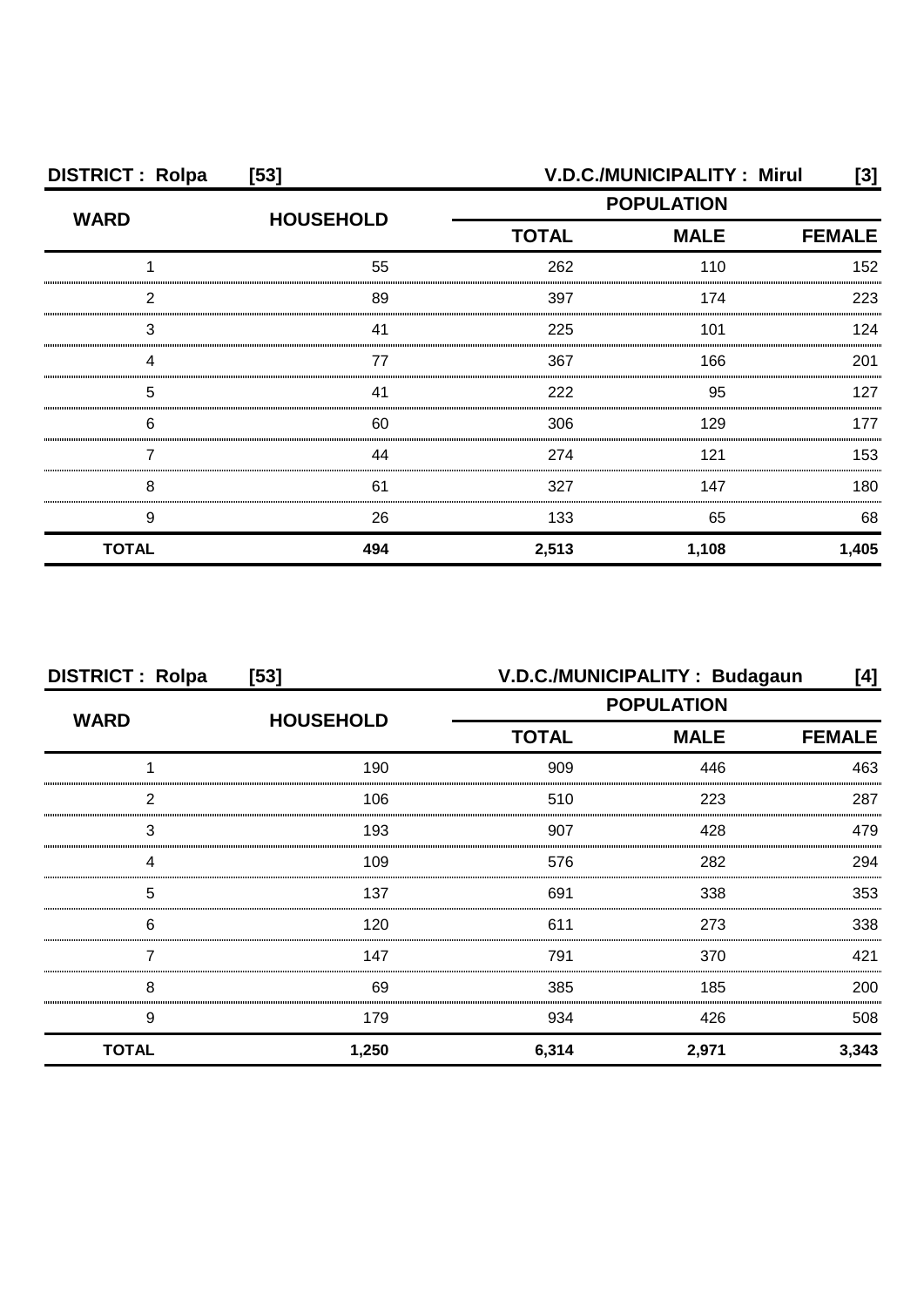| <b>DISTRICT: Rolpa</b> | $[53]$           |                             | V.D.C./MUNICIPALITY: Dhawang | [5]           |
|------------------------|------------------|-----------------------------|------------------------------|---------------|
| <b>WARD</b>            | <b>HOUSEHOLD</b> | <b>POPULATION</b>           |                              |               |
|                        |                  | <b>TOTAL</b><br><b>MALE</b> |                              | <b>FEMALE</b> |
|                        | 140              | 787                         | 385                          | 402           |
| 2                      | 104              | 483                         | 205                          | 278           |
| З                      | 157              | 847                         | 399                          | 448           |
|                        | 69               | 414                         | 203                          | 211           |
| 5                      | 99               | 586                         | 287                          | 299           |
| 6                      | 101              | 620                         | 290                          | 330           |
|                        | 62               | 369                         | 166                          | 203           |
| 8                      | 86               | 388                         | 175                          | 213           |
| 9                      | 76               | 407                         | 173                          | 234           |
| <b>TOTAL</b>           | 894              | 4,901                       | 2,283                        | 2,618         |

| <b>DISTRICT: Rolpa</b><br>[53] |                  | V.D.C./MUNICIPALITY: Dubring<br>[6] |                              |       |
|--------------------------------|------------------|-------------------------------------|------------------------------|-------|
| <b>WARD</b>                    | <b>HOUSEHOLD</b> | <b>POPULATION</b>                   |                              |       |
|                                |                  | <b>TOTAL</b>                        | <b>MALE</b><br><b>FEMALE</b> |       |
|                                | 160              | 669                                 | 293                          | 376   |
| 2                              | 55               | 250                                 | 121                          | 129   |
| 3                              | 82               | 448                                 | 211                          | 237   |
|                                | 140              | 656                                 | 302                          | 354   |
| 5                              | 109              | 493                                 | 220                          | 273   |
| 6                              | 69               | 340                                 | 160                          | 180   |
|                                | 123              | 661                                 | 309                          | 352   |
| 8                              | 40               | 232                                 | 112                          | 120   |
| 9                              | 153              | 788                                 | 348                          | 440   |
| <b>TOTAL</b>                   | 931              | 4,537                               | 2,076                        | 2,461 |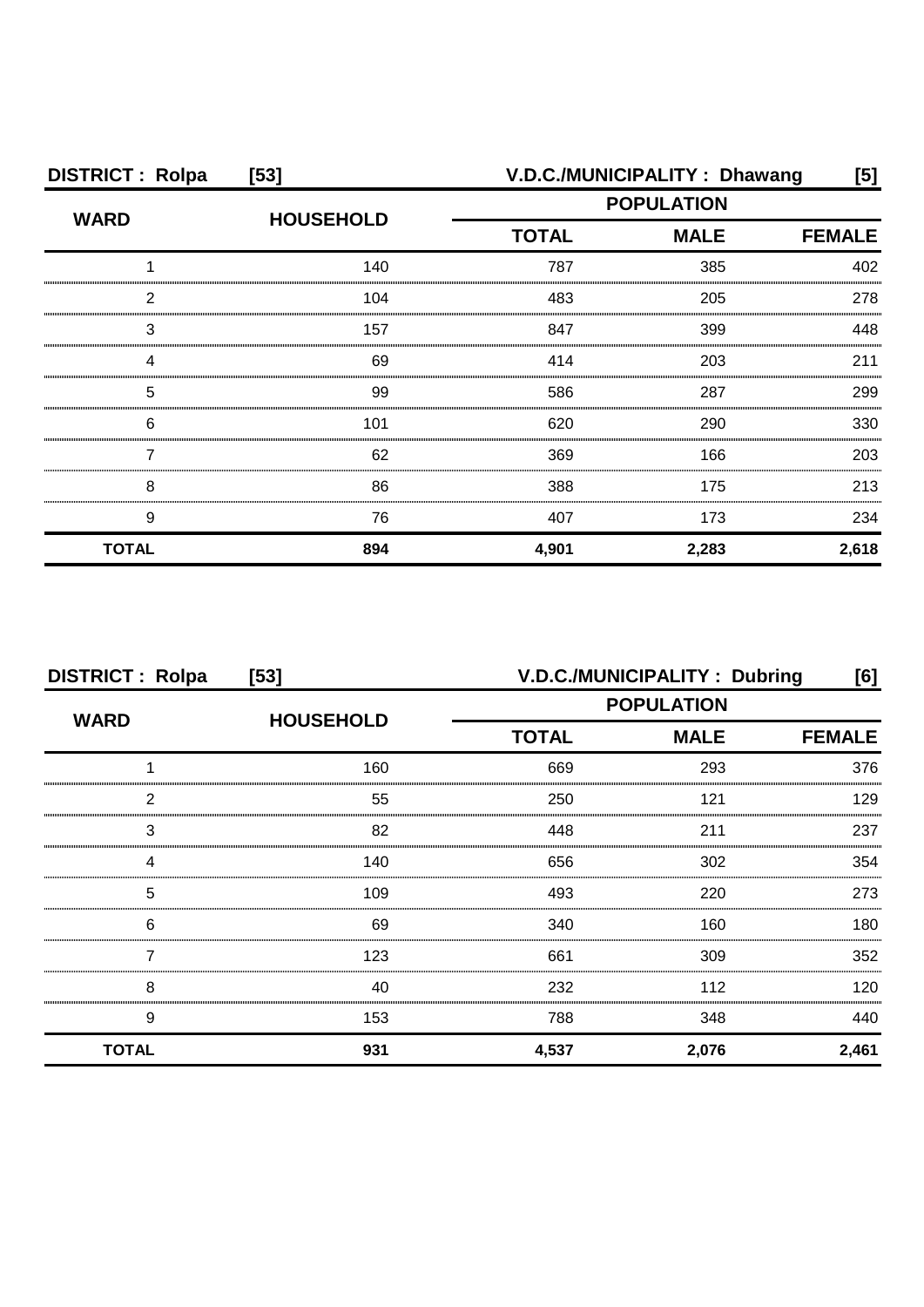| <b>DISTRICT: Rolpa</b> | $[53]$           |              | V.D.C./MUNICIPALITY: Dubidanda | [7]           |
|------------------------|------------------|--------------|--------------------------------|---------------|
| <b>WARD</b>            | <b>HOUSEHOLD</b> |              | <b>POPULATION</b>              |               |
|                        |                  | <b>TOTAL</b> | <b>MALE</b>                    | <b>FEMALE</b> |
|                        | 145              | 666          | 287                            | 379           |
| 2                      | 113              | 504          | 197                            | 307           |
| З                      | 72               | 327          | 142                            | 185           |
|                        | 146              | 639          | 291                            | 348           |
| 5                      | 130              | 684          | 296                            | 388           |
| 6                      | 77               | 362          | 149                            | 213           |
|                        | 73               | 315          | 136                            | 179           |
| 8                      | 52               | 251          | 112                            | 139           |
| 9                      | 75               | 381          | 171                            | 210           |
| <b>TOTAL</b>           | 883              | 4,129        | 1,781                          | 2,348         |

| <b>DISTRICT: Rolpa</b><br>$[53]$ |                  | V.D.C./MUNICIPALITY : Eriwang<br>[8] |                   |               |
|----------------------------------|------------------|--------------------------------------|-------------------|---------------|
| <b>WARD</b>                      |                  |                                      | <b>POPULATION</b> |               |
|                                  | <b>HOUSEHOLD</b> | <b>TOTAL</b><br><b>MALE</b>          |                   | <b>FEMALE</b> |
|                                  | 105              | 524                                  | 243               | 281           |
| 2                                | 85               | 438                                  | 209               | 229           |
| 3                                | 74               | 422                                  | 208               | 214           |
| Δ                                | 146              | 797                                  | 369               | 428           |
| 5                                | 88               | 477                                  | 208               | 269           |
| 6                                | 58               | 277                                  | 133               | 144           |
|                                  | 131              | 782                                  | 340               | 442           |
| 8                                | 163              | 843                                  | 389               | 454           |
| 9                                | 153              | 719                                  | 328               | 391           |
| <b>TOTAL</b>                     | 1,003            | 5,279                                | 2,427             | 2,852         |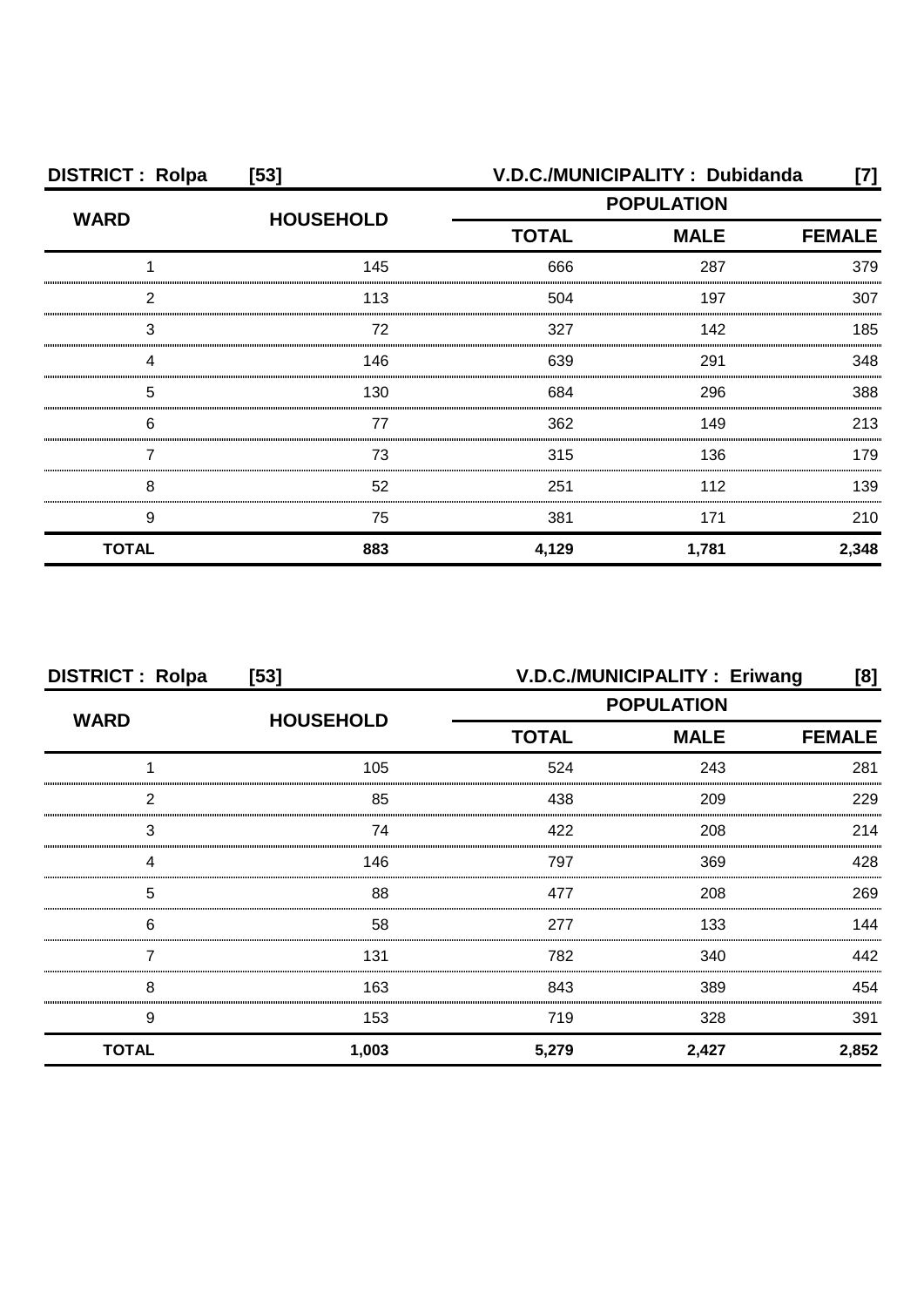| <b>DISTRICT: Rolpa</b> | $[53]$           | V.D.C./MUNICIPALITY: Fagaam                  |       |       |
|------------------------|------------------|----------------------------------------------|-------|-------|
| <b>WARD</b>            | <b>HOUSEHOLD</b> | <b>POPULATION</b>                            |       |       |
|                        |                  | <b>TOTAL</b><br><b>MALE</b><br><b>FEMALE</b> |       |       |
|                        | 116              | 605                                          | 266   | 339   |
| 2                      | 63               | 363                                          | 181   | 182   |
| З                      | 54               | 268                                          | 117   | 151   |
|                        | 81               | 464                                          | 207   | 257   |
| 5                      | 62               | 321                                          | 146   | 175   |
| 6                      | 49               | 225                                          | 92    | 133   |
|                        | 45               | 280                                          | 119   | 161   |
| 8                      | 42               | 241                                          | 109   | 132   |
| 9                      | 50               | 258                                          | 104   | 154   |
| <b>TOTAL</b>           | 562              | 3,025                                        | 1,341 | 1,684 |

| <b>DISTRICT: Rolpa</b><br>$[53]$ |                  |              | V.D.C./MUNICIPALITY: Gaam | [10]          |  |
|----------------------------------|------------------|--------------|---------------------------|---------------|--|
|                                  | <b>HOUSEHOLD</b> |              | <b>POPULATION</b>         |               |  |
| <b>WARD</b>                      |                  | <b>TOTAL</b> | <b>MALE</b>               | <b>FEMALE</b> |  |
|                                  | 65               | 318          | 145                       | 173           |  |
| 2                                | 115              | 581          | 276                       | 305           |  |
| 3                                | 118              | 589          | 278                       | 311           |  |
|                                  | 103              | 583          | 274                       | 309           |  |
| 5                                | 46               | 213          | 108                       | 105           |  |
| 6                                | 96               | 493          | 220                       | 273           |  |
|                                  | 60               | 293          | 130                       | 163           |  |
| 8                                | 107              | 523          | 224                       | 299           |  |
| 9                                | 77               | 413          | 188                       | 225           |  |
| <b>TOTAL</b>                     | 787              | 4,006        | 1,843                     | 2,163         |  |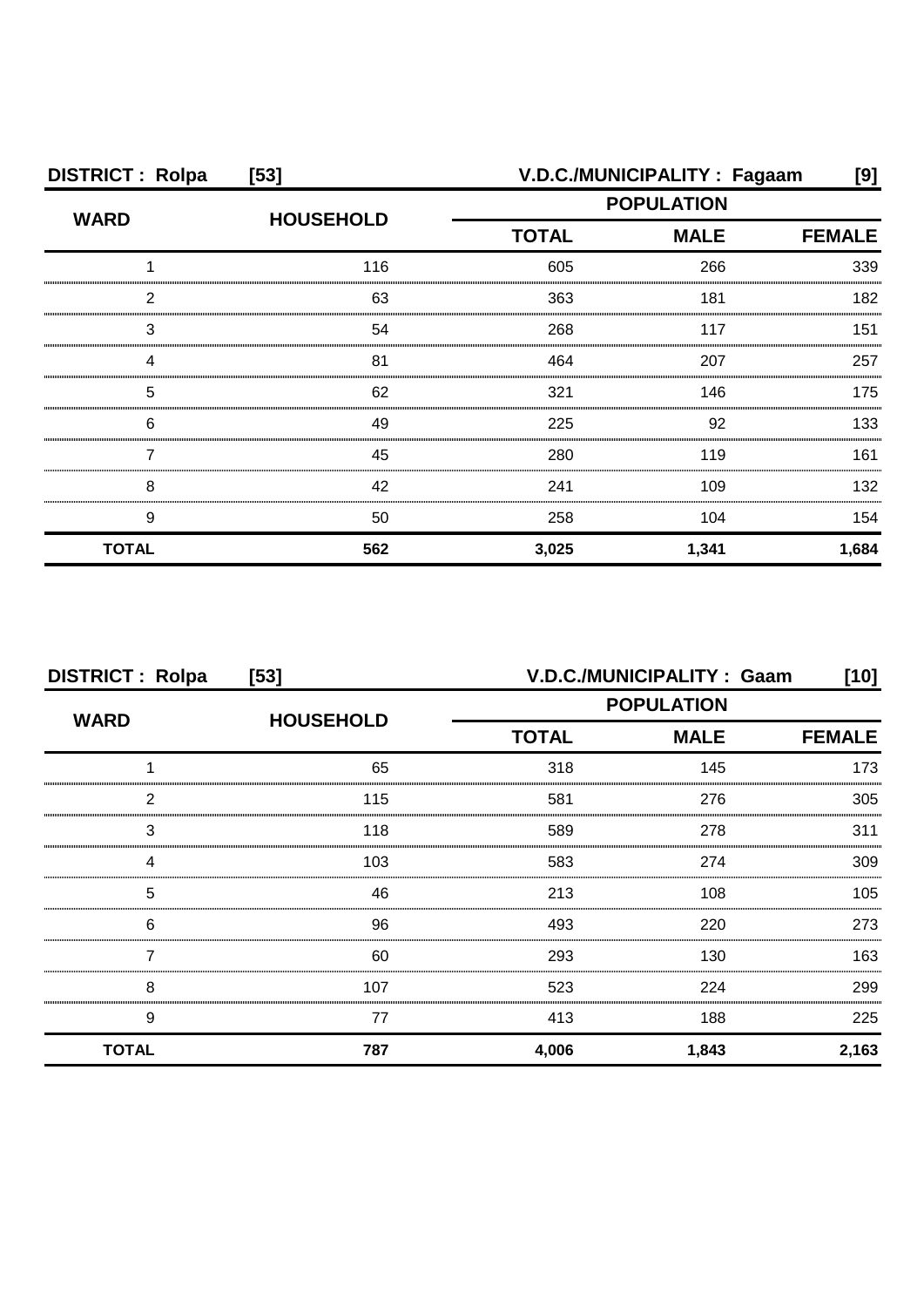| <b>DISTRICT: Rolpa</b> | $[53]$           |                   | V.D.C./MUNICIPALITY: Gairigaun | [11]          |  |
|------------------------|------------------|-------------------|--------------------------------|---------------|--|
|                        |                  | <b>POPULATION</b> |                                |               |  |
| <b>WARD</b>            | <b>HOUSEHOLD</b> | <b>TOTAL</b>      | <b>MALE</b>                    | <b>FEMALE</b> |  |
|                        | 81               | 458               | 215                            | 243           |  |
| 2                      | 64               | 316               | 139                            | 177           |  |
| 3                      | 68               | 325               | 154                            | 171           |  |
|                        | 70               | 381               | 181                            | 200           |  |
| 5                      | 187              | 932               | 428                            | 504           |  |
| 6                      | 155              | 662               | 283                            | 379           |  |
|                        | 113              | 511               | 233                            | 278           |  |
| 8                      | 57               | 293               | 125                            | 168           |  |
| 9                      | 143              | 683               | 325                            | 358           |  |
| <b>TOTAL</b>           | 938              | 4,561             | 2,083                          | 2,478         |  |

| <b>DISTRICT: Rolpa</b><br>[53] |                  |                   | V.D.C./MUNICIPALITY: Gajul | [12]          |
|--------------------------------|------------------|-------------------|----------------------------|---------------|
|                                |                  | <b>POPULATION</b> |                            |               |
| <b>WARD</b>                    | <b>HOUSEHOLD</b> | <b>TOTAL</b>      | <b>MALE</b>                | <b>FEMALE</b> |
|                                | 199              | 969               | 426                        | 543           |
| 2                              | 148              | 736               | 329                        | 407           |
| 3                              | 104              | 489               | 205                        | 284           |
| Δ                              | 143              | 700               | 291                        | 409           |
| 5                              | 95               | 471               | 208                        | 263           |
| 6                              | 72               | 316               | 135                        | 181           |
|                                | 125              | 645               | 312                        | 333           |
| 8                              | 102              | 567               | 290                        | 277           |
| 9                              | 56               | 364               | 170                        | 194           |
| <b>TOTAL</b>                   | 1,044            | 5,257             | 2,366                      | 2,891         |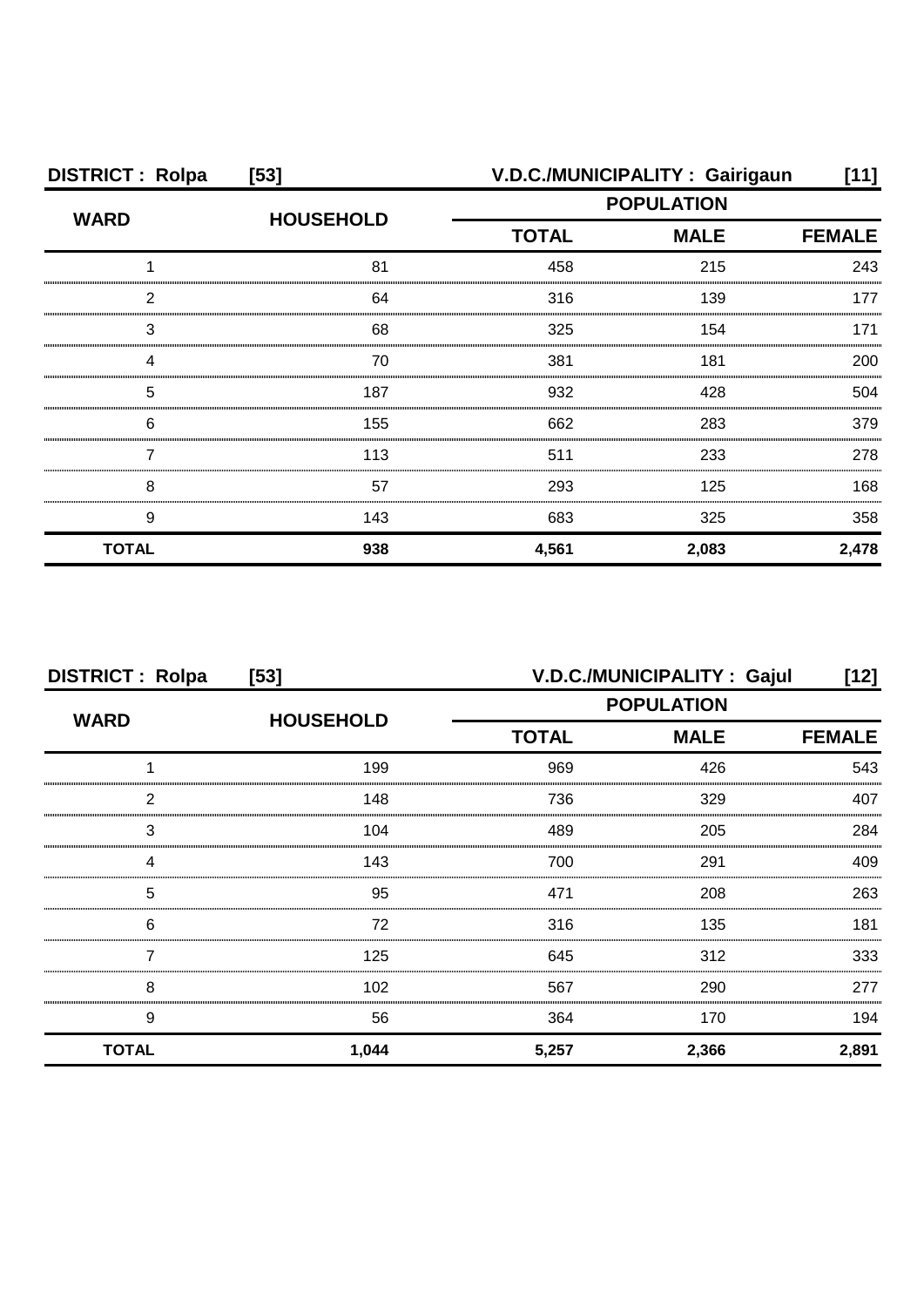| <b>DISTRICT: Rolpa</b> | $[53]$           |              | V.D.C./MUNICIPALITY: Gharti Gaun | [13]          |
|------------------------|------------------|--------------|----------------------------------|---------------|
| <b>WARD</b>            | <b>HOUSEHOLD</b> |              | <b>POPULATION</b>                |               |
|                        |                  | <b>TOTAL</b> | <b>MALE</b>                      | <b>FEMALE</b> |
|                        | 146              | 636          | 291                              | 345           |
| 2                      | 103              | 472          | 202                              | 270           |
| 3                      | 66               | 300          | 126                              | 174           |
|                        | 78               | 356          | 173                              | 183           |
| 5                      | 91               | 533          | 256                              | 277           |
| 6                      | 78               | 366          | 170                              | 196           |
|                        | 170              | 939          | 459                              | 480           |
| 8                      | 91               | 487          | 215                              | 272           |
| 9                      | 98               | 544          | 280                              | 264           |
| <b>TOTAL</b>           | 921              | 4,633        | 2,172                            | 2,461         |

| <b>DISTRICT: Rolpa</b> | $[53]$           | V.D.C./MUNICIPALITY: Ghodagaun |                   | [14]          |
|------------------------|------------------|--------------------------------|-------------------|---------------|
|                        |                  |                                | <b>POPULATION</b> |               |
| <b>WARD</b>            | <b>HOUSEHOLD</b> | <b>TOTAL</b>                   | <b>MALE</b>       | <b>FEMALE</b> |
|                        | 93               | 390                            | 163               | 227           |
| 2                      | 43               | 176                            | 80                | 96            |
| 3                      | 89               | 431                            | 187               | 244           |
|                        | 90               | 452                            | 196               | 256           |
| 5                      | 62               | 307                            | 132               | 175           |
| 6                      | 143              | 652                            | 288               | 364           |
|                        | 45               | 211                            | 90                | 121           |
| 8                      | 53               | 259                            | 111               | 148           |
| 9                      | 67               | 327                            | 132               | 195           |
| <b>TOTAL</b>           | 685              | 3,205                          | 1,379             | 1,826         |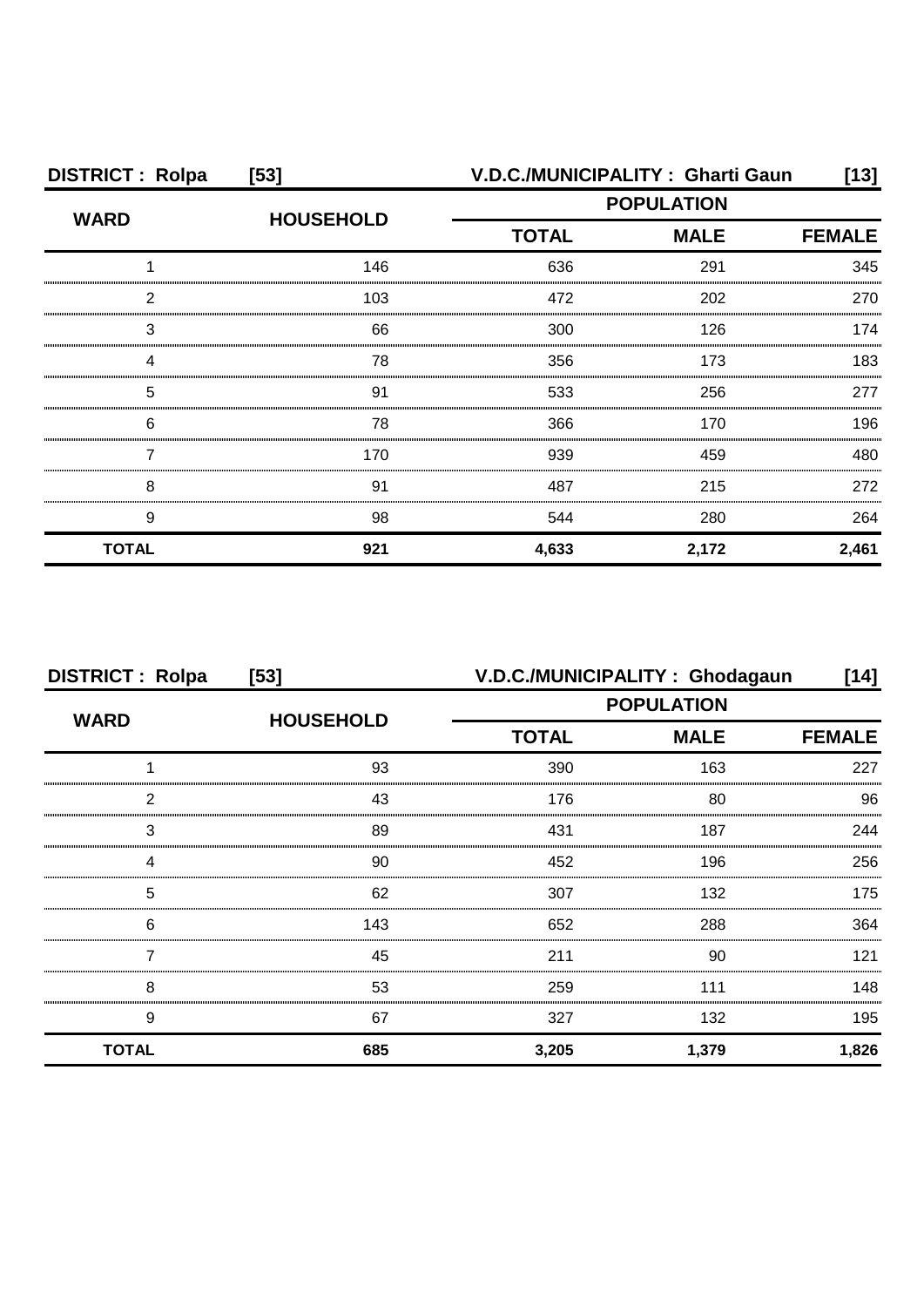| <b>DISTRICT: Rolpa</b> | $[53]$           |                   | V.D.C./MUNICIPALITY: Gumchal | [15]          |
|------------------------|------------------|-------------------|------------------------------|---------------|
| <b>WARD</b>            | <b>HOUSEHOLD</b> | <b>POPULATION</b> |                              |               |
|                        |                  | <b>TOTAL</b>      | <b>MALE</b>                  | <b>FEMALE</b> |
|                        | 77               | 490               | 215                          | 275           |
| 2                      | 72               | 392               | 188                          | 204           |
| 3                      | 61               | 391               | 184                          | 207           |
|                        | 63               | 367               | 164                          | 203           |
| 5                      | 60               | 302               | 127                          | 175           |
| 6                      | 70               | 457               | 211                          | 246           |
|                        | 86               | 519               | 210                          | 309           |
| 8                      | 73               | 446               | 214                          | 232           |
| 9                      | 88               | 451               | 209                          | 242           |
| <b>TOTAL</b>           | 650              | 3,815             | 1,722                        | 2,093         |

| <b>DISTRICT: Rolpa</b><br>$[53]$ |                  | V.D.C./MUNICIPALITY: Harjang<br>$[16]$ |               |       |
|----------------------------------|------------------|----------------------------------------|---------------|-------|
| <b>WARD</b>                      |                  | <b>POPULATION</b>                      |               |       |
|                                  | <b>HOUSEHOLD</b> | <b>TOTAL</b><br><b>MALE</b>            | <b>FEMALE</b> |       |
|                                  | 54               | 299                                    | 144           | 155   |
| 2                                | 61               | 348                                    | 153           | 195   |
| 3                                | 39               | 231                                    | 104           | 127   |
| Δ                                | 47               | 295                                    | 142           | 153   |
| 5                                | 55               | 331                                    | 162           | 169   |
| 6                                | 49               | 226                                    | 100           | 126   |
|                                  | 49               | 252                                    | 115           | 137   |
| 8                                | 33               | 220                                    | 103           | 117   |
| 9                                | 37               | 194                                    | 90            | 104   |
| <b>TOTAL</b>                     | 424              | 2,396                                  | 1,113         | 1,283 |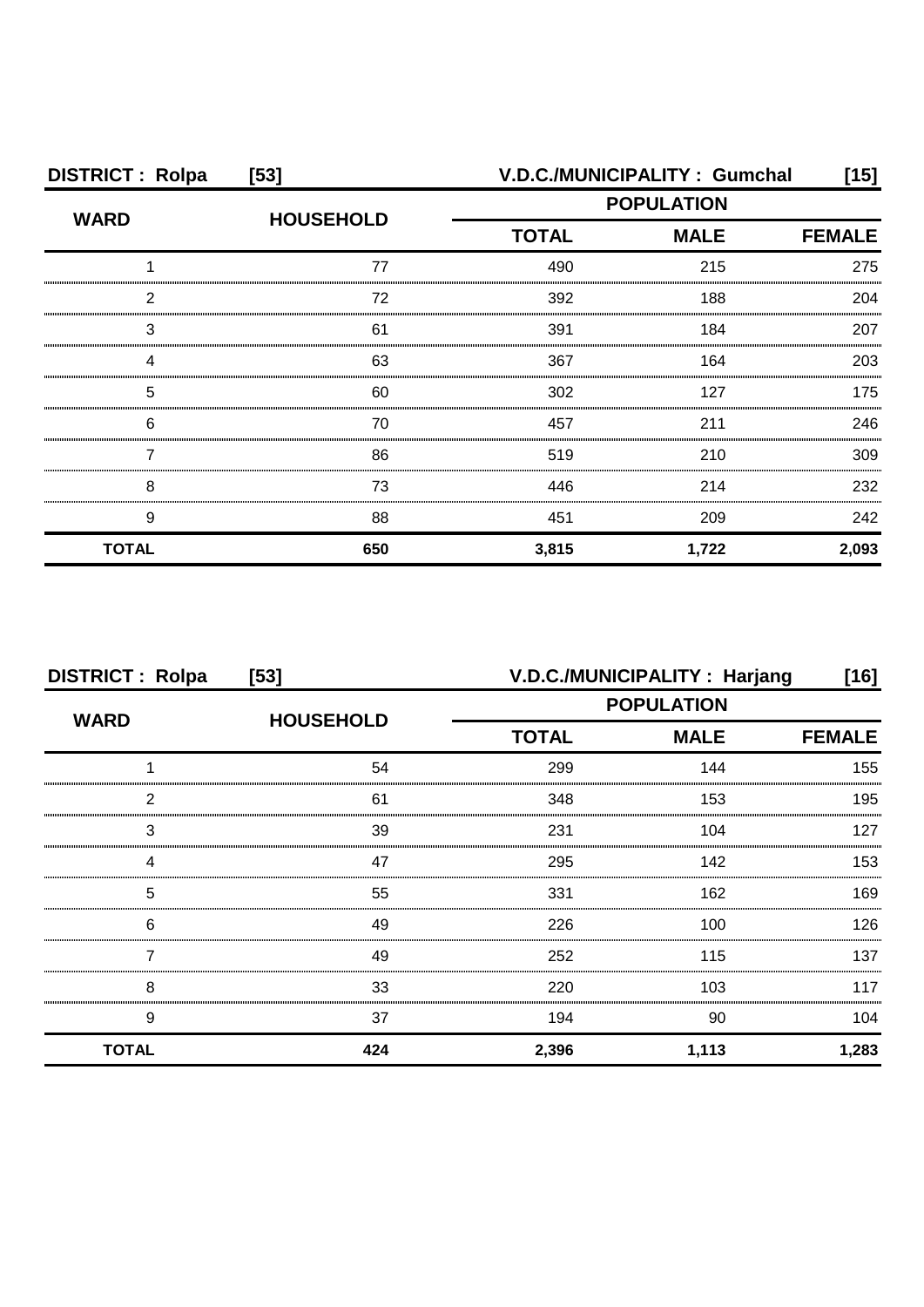| <b>DISTRICT: Rolpa</b> | $[53]$           |                   | V.D.C./MUNICIPALITY: Jailwang | [17]          |
|------------------------|------------------|-------------------|-------------------------------|---------------|
| <b>WARD</b>            | <b>HOUSEHOLD</b> | <b>POPULATION</b> |                               |               |
|                        |                  | <b>TOTAL</b>      | <b>MALE</b>                   | <b>FEMALE</b> |
|                        | 36               | 187               | 81                            | 106           |
| っ                      | 38               | 205               | 95                            | 110           |
| 3                      | 67               | 362               | 178                           | 184           |
|                        | 85               | 500               | 240                           | 260           |
| 5                      | 33               | 171               | 87                            | 84            |
| 6                      | 56               | 330               | 160                           | 170.          |
|                        | 64               | 375               | 175                           | 200           |
| 8                      | 69               | 410               | 204                           | 206           |
| 9                      | 62               | 356               | 161                           | 195           |
| <b>TOTAL</b>           | 510              | 2,896             | 1,381                         | 1,515         |

| <b>DISTRICT: Rolpa</b> | [53]             |                             | V.D.C./MUNICIPALITY: Jaimakasala | $[18]$ |
|------------------------|------------------|-----------------------------|----------------------------------|--------|
|                        | <b>HOUSEHOLD</b> | <b>POPULATION</b>           |                                  |        |
| <b>WARD</b>            |                  | <b>TOTAL</b><br><b>MALE</b> | <b>FEMALE</b>                    |        |
|                        | 61               | 342                         | 152                              | 190    |
| 2                      | 61               | 361                         | 175                              | 186    |
| 3                      | 50               | 245                         | 117                              | 128    |
| Δ                      | 88               | 421                         | 202                              | 219    |
| 5                      | 78               | 448                         | 208                              | 240    |
| 6                      | 67               | 274                         | 125                              | 149    |
|                        | 69               | 369                         | 171                              | 198    |
| 8                      | 43               | 219                         | 99                               | 120    |
| 9                      | 63               | 341                         | 169                              | 172    |
| <b>TOTAL</b>           | 580              | 3,020                       | 1,418                            | 1,602  |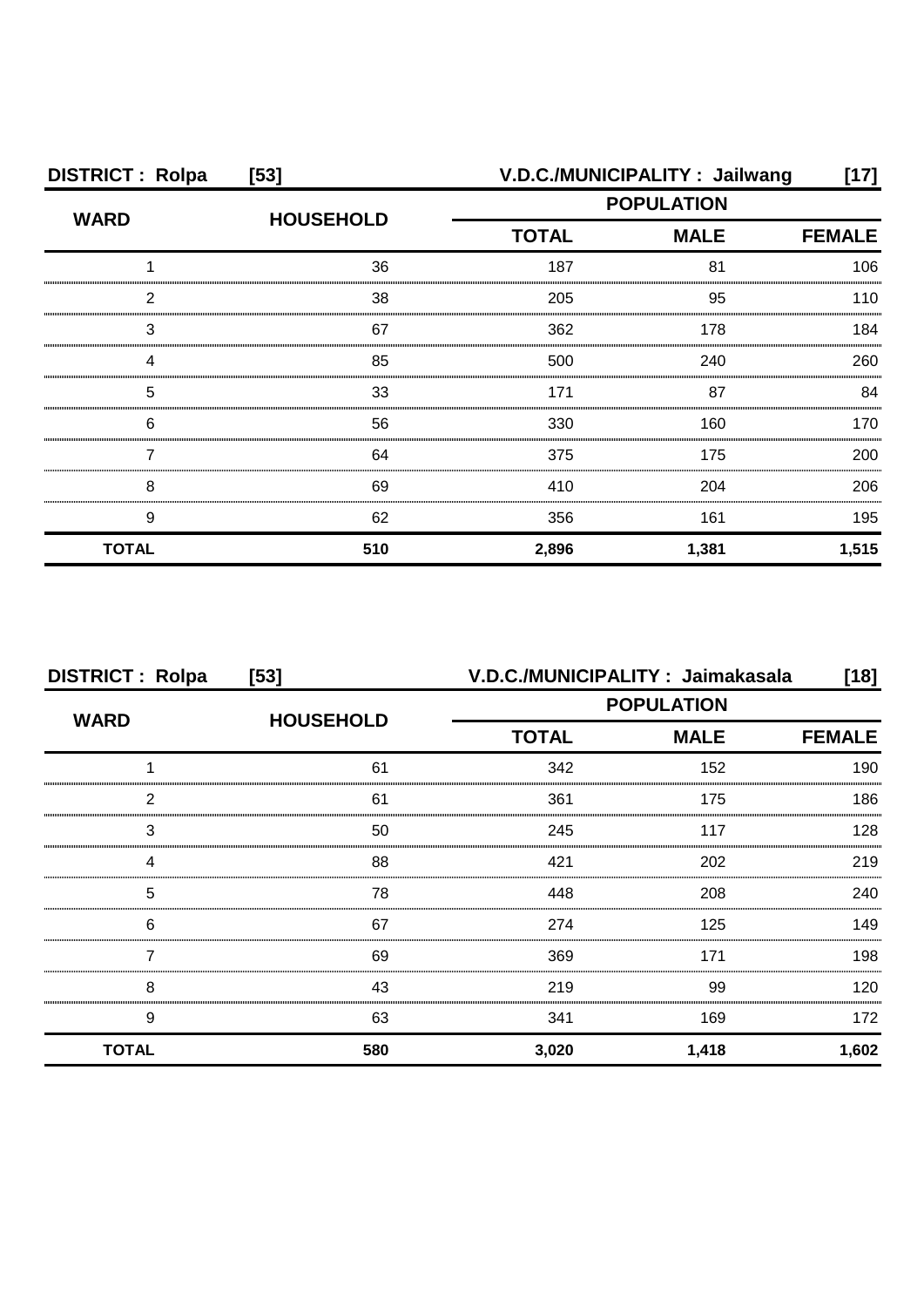| <b>DISTRICT: Rolpa</b> | $[53]$           |                             | V.D.C./MUNICIPALITY: Jangkot | [19]  |
|------------------------|------------------|-----------------------------|------------------------------|-------|
| <b>WARD</b>            |                  | <b>POPULATION</b>           |                              |       |
|                        | <b>HOUSEHOLD</b> | <b>TOTAL</b><br><b>MALE</b> | <b>FEMALE</b>                |       |
|                        | 133              | 612                         | 277                          | 335   |
| 2                      | 48               | 219                         | 94                           | 125   |
| 3                      | 46               | 209                         | 94                           | 115   |
| Δ                      | 54               | 209                         | 87                           | 122   |
| 5                      | 64               | 309                         | 135                          | 174   |
| 6                      | 60               | 323                         | 148                          | 175   |
|                        | 58               | 254                         | 116                          | 138   |
| 8                      | 40               | 224                         | 96                           | 128   |
| 9                      | 96               | 494                         | 233                          | 261   |
| <b>TOTAL</b>           | 599              | 2,853                       | 1,280                        | 1,573 |

| <b>DISTRICT: Rolpa</b> | [53]             | V.D.C./MUNICIPALITY: Jaulipokhari |             | [20]          |
|------------------------|------------------|-----------------------------------|-------------|---------------|
|                        |                  | <b>POPULATION</b>                 |             |               |
| <b>WARD</b>            | <b>HOUSEHOLD</b> | <b>TOTAL</b>                      | <b>MALE</b> | <b>FEMALE</b> |
|                        | 86               | 464                               | 189         | 275           |
| っ                      | 87               | 429                               | 181         | 248           |
| 3                      | 124              | 577                               | 224         | 353           |
|                        | 83               | 409                               | 182         | 227           |
| 5                      | 135              | 612                               | 255         | 357           |
| 6                      | 112              | 556                               | 223         | 333           |
|                        | 109              | 515                               | 214         | 301           |
| 8                      | 102              | 492                               | 216         | 276           |
| 9                      | 95               | 416                               | 184         | 232           |
| <b>TOTAL</b>           | 933              | 4,470                             | 1,868       | 2,602         |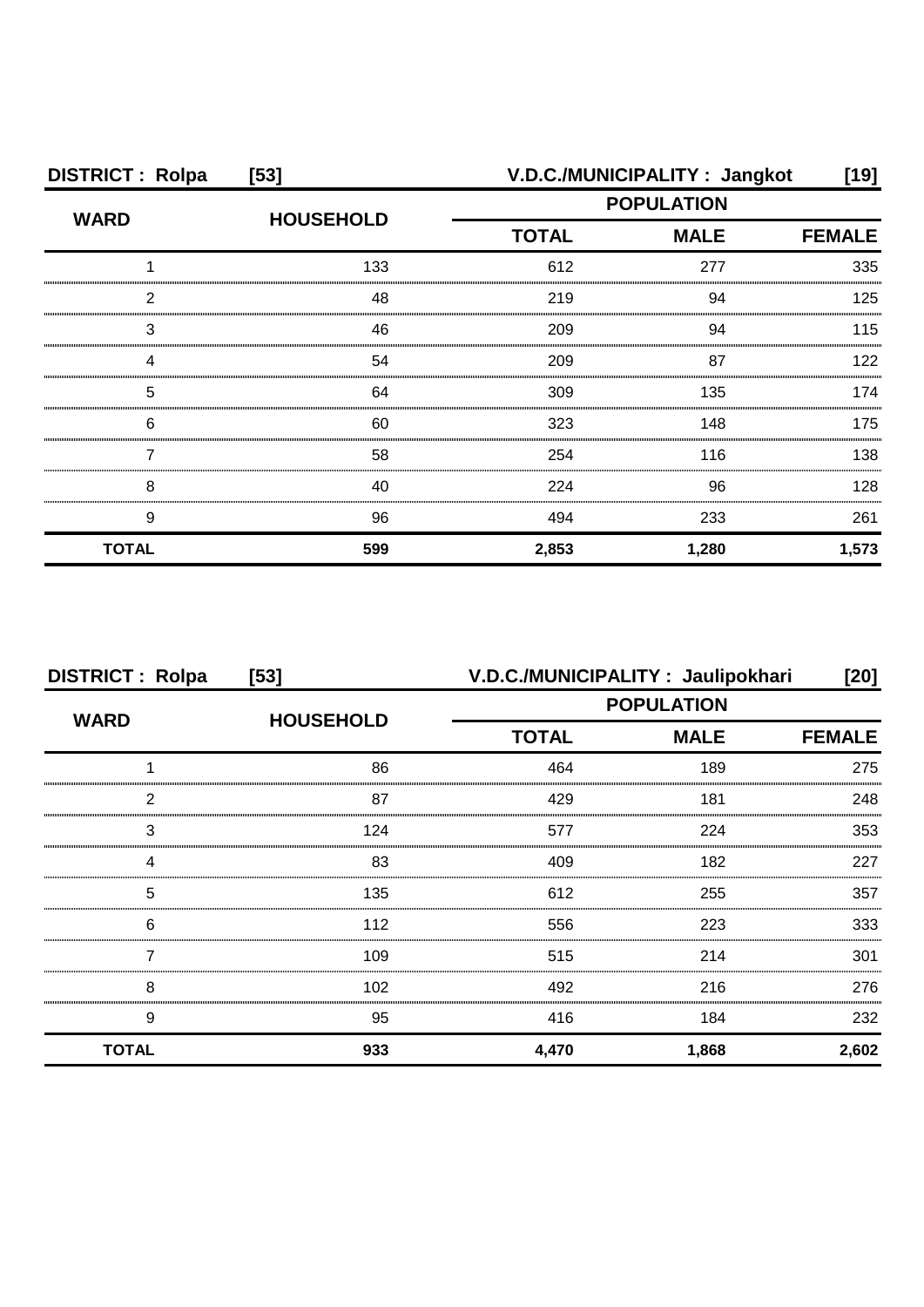| <b>DISTRICT: Rolpa</b> | $[53]$           |              | V.D.C./MUNICIPALITY : Jedwang | [21]          |
|------------------------|------------------|--------------|-------------------------------|---------------|
| <b>WARD</b>            | <b>HOUSEHOLD</b> |              | <b>POPULATION</b>             |               |
|                        |                  | <b>TOTAL</b> | <b>MALE</b>                   | <b>FEMALE</b> |
|                        | 114              | 614          | 262                           | 352           |
| 2                      | 86               | 442          | 185                           | 257           |
| 3                      | 67               | 382          | 167                           | 215           |
|                        | 51               | 275          | 113                           | 162           |
| 5                      | 70               | 346          | 157                           | 189           |
| 6                      | 80               | 384          | 167                           | 217           |
|                        | 54               | 292          | 123                           | 169           |
| 8                      | 133              | 678          | 298                           | 380           |
| 9                      | 82               | 389          | 169                           | 220           |
| <b>TOTAL</b>           | 737              | 3,802        | 1,641                         | 2,161         |

| <b>DISTRICT: Rolpa</b><br>$[53]$ |                  | V.D.C./MUNICIPALITY: Jhenam<br>$[22]$ |               |       |
|----------------------------------|------------------|---------------------------------------|---------------|-------|
| <b>WARD</b>                      |                  | <b>POPULATION</b>                     |               |       |
|                                  | <b>HOUSEHOLD</b> | <b>TOTAL</b><br><b>MALE</b>           | <b>FEMALE</b> |       |
|                                  | 134              | 672                                   | 296           | 376   |
| 2                                | 111              | 605                                   | 262           | 343   |
| 3                                | 90               | 537                                   | 235           | 302   |
| 4                                | 145              | 698                                   | 300           | 398   |
| 5                                | 112              | 628                                   | 304           | 324   |
| 6                                | 185              | 930                                   | 463           | 467   |
|                                  | 110              | 512                                   | 242           | 270   |
| 8                                | 59               | 325                                   | 162           | 163   |
| 9                                | 116              | 609                                   | 284           | 325   |
| <b>TOTAL</b>                     | 1,062            | 5,516                                 | 2,548         | 2,968 |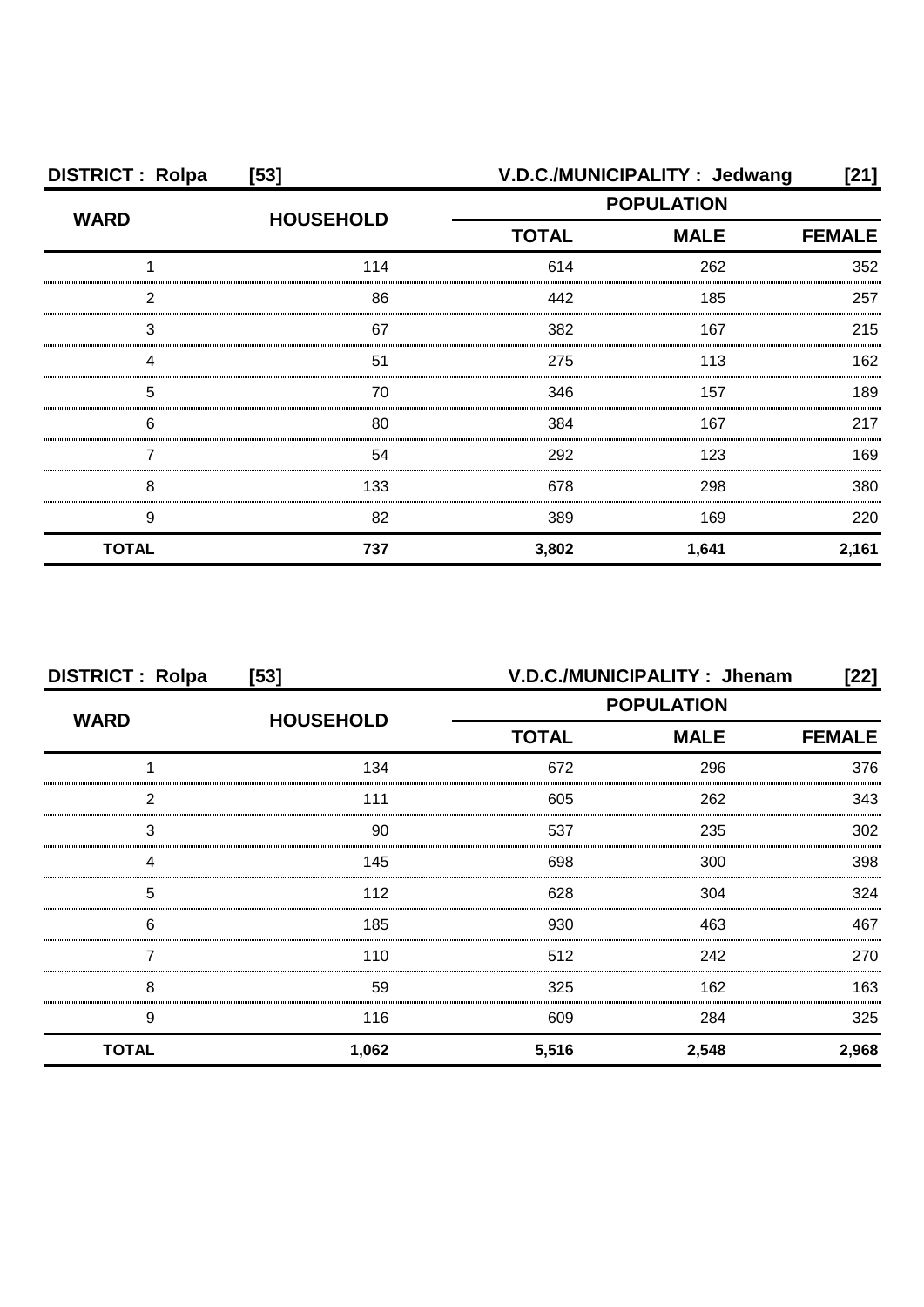| <b>DISTRICT: Rolpa</b> | $[53]$           |                                                  | V.D.C./MUNICIPALITY: Jinabang | [23]          |
|------------------------|------------------|--------------------------------------------------|-------------------------------|---------------|
| <b>WARD</b>            | <b>HOUSEHOLD</b> | <b>POPULATION</b><br><b>TOTAL</b><br><b>MALE</b> |                               |               |
|                        |                  |                                                  |                               | <b>FEMALE</b> |
|                        | 137              | 662                                              | 288                           | 374           |
| 2                      | 95               | 454                                              | 200                           | 254           |
| З                      | 164              | 873                                              | 386                           | 487           |
|                        | 115              | 588                                              | 276                           | 312           |
| 5                      | 84               | 474                                              | 193                           | 281           |
| 6                      | 87               | 435                                              | 202                           | 233           |
|                        | 94               | 483                                              | 231                           | 252           |
| 8                      | 73               | 471                                              | 217                           | 254           |
| 9                      | 130              | 716                                              | 303                           | 413           |
| <b>TOTAL</b>           | 979              | 5,156                                            | 2,296                         | 2,860         |

| <b>DISTRICT: Rolpa</b><br>$[53]$ |                  | V.D.C./MUNICIPALITY: Jungar<br>[24] |       |               |
|----------------------------------|------------------|-------------------------------------|-------|---------------|
| <b>WARD</b>                      |                  | <b>POPULATION</b>                   |       |               |
|                                  | <b>HOUSEHOLD</b> | <b>TOTAL</b><br><b>MALE</b>         |       | <b>FEMALE</b> |
|                                  | 62               | 311                                 | 141   | 170           |
| 2                                | 97               | 504                                 | 243   | 261           |
| 3                                | 84               | 453                                 | 210   | 243           |
| Δ                                | 197              | 927                                 | 440   | 487           |
| 5                                | 133              | 638                                 | 303   | 335           |
| 6                                | 92               | 439                                 | 202   | 237           |
|                                  | 67               | 346                                 | 169   | 177           |
| 8                                | 162              | 895                                 | 407   | 488           |
| 9                                | 125              | 656                                 | 289   | 367           |
| <b>TOTAL</b>                     | 1,019            | 5,169                               | 2,404 | 2,765         |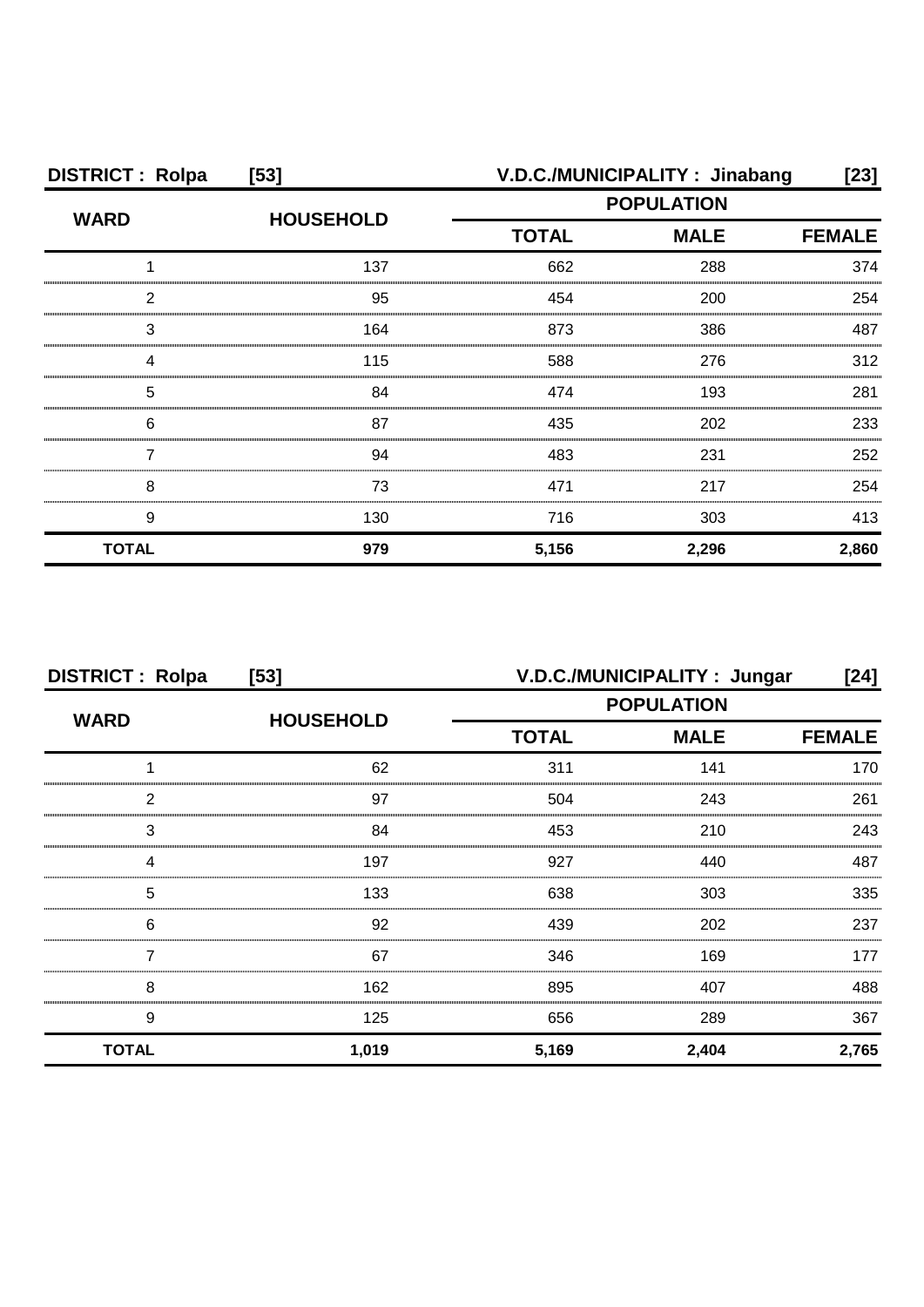| <b>DISTRICT: Rolpa</b> | $[53]$           | V.D.C./MUNICIPALITY: Kareti |       |               |
|------------------------|------------------|-----------------------------|-------|---------------|
| <b>WARD</b>            | <b>HOUSEHOLD</b> | <b>POPULATION</b>           |       |               |
|                        |                  | <b>TOTAL</b><br><b>MALE</b> |       | <b>FEMALE</b> |
|                        | 56               | 281                         | 139   | 142           |
| 2                      | 37               | 189                         | 89    | 100           |
| З                      | 35               | 166                         | 77    | 89            |
|                        | 49               | 279                         | 135   | 144           |
| 5                      | 39               | 210                         | 104   | 106           |
| 6                      | 70               | 395                         | 180   | 215           |
|                        | 52               | 274                         | 123   | 151           |
| 8                      | 35               | 166                         | 81    | 85            |
| 9                      | 80               | 405                         | 188   | 217           |
| <b>TOTAL</b>           | 453              | 2,365                       | 1,116 | 1,249         |

| <b>DISTRICT: Rolpa</b><br>$[53]$ |                  | V.D.C./MUNICIPALITY: Khumel<br>[26] |       |               |
|----------------------------------|------------------|-------------------------------------|-------|---------------|
| <b>WARD</b>                      | <b>HOUSEHOLD</b> | <b>POPULATION</b>                   |       |               |
|                                  |                  | <b>MALE</b><br><b>TOTAL</b>         |       | <b>FEMALE</b> |
|                                  | 46               | 213                                 | 90    | 123           |
| 2                                | 35               | 177                                 | 78    | 99            |
| 3                                | 93               | 429                                 | 206   | 223           |
|                                  | 130              | 635                                 | 259   | 376           |
| 5                                | 99               | 439                                 | 167   | 272           |
| 6                                | 82               | 378                                 | 165   | 213           |
|                                  | 48               | 242                                 | 111   | 131           |
| 8                                | 70               | 309                                 | 140   | 169           |
| 9                                | 45               | 238                                 | 109   | 129           |
| <b>TOTAL</b>                     | 648              | 3,060                               | 1,325 | 1,735         |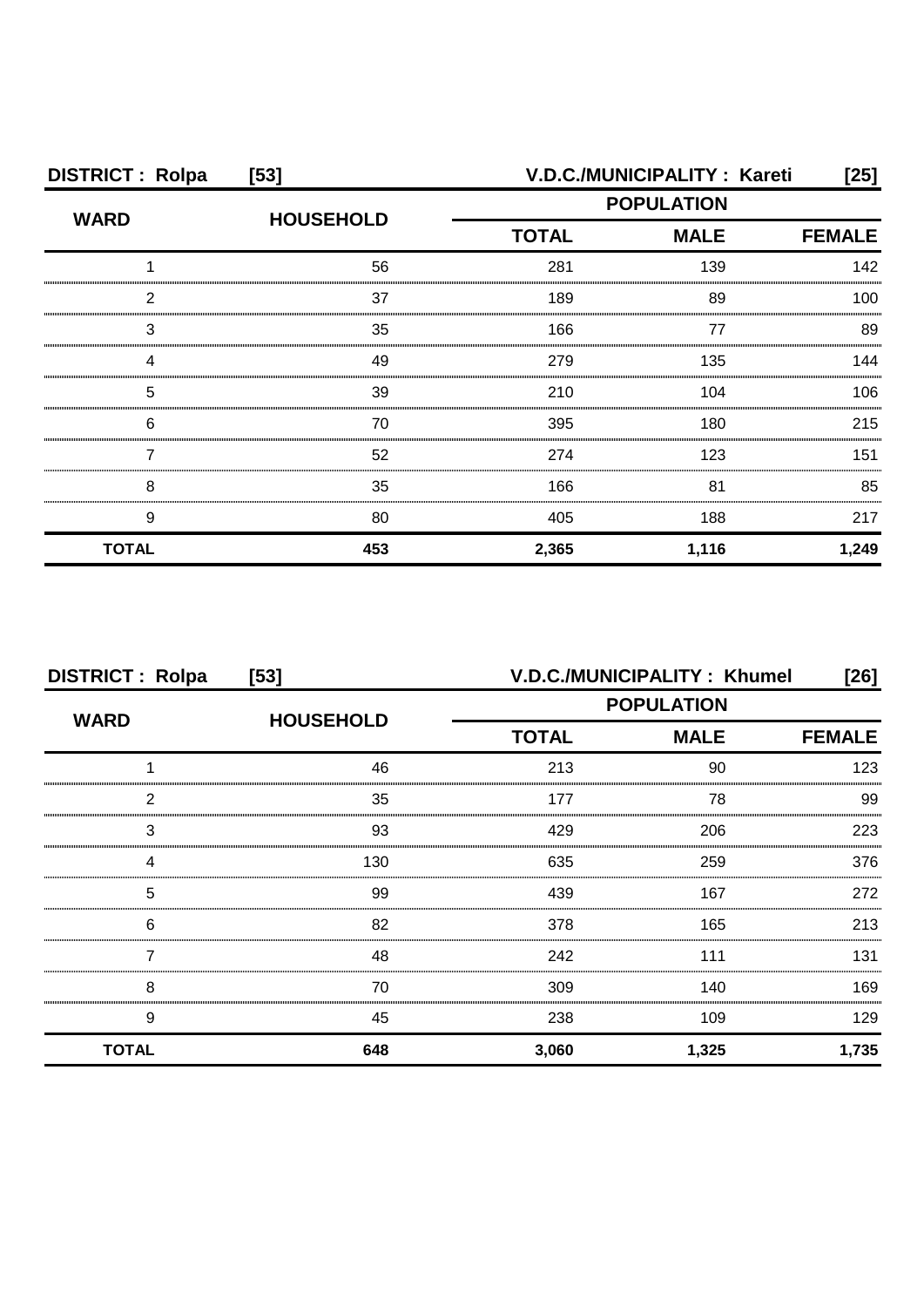| <b>DISTRICT: Rolpa</b> | $[53]$           | V.D.C./MUNICIPALITY: Khungri<br>[27] |             |               |
|------------------------|------------------|--------------------------------------|-------------|---------------|
| <b>WARD</b>            | <b>HOUSEHOLD</b> | <b>POPULATION</b>                    |             |               |
|                        |                  | <b>TOTAL</b>                         | <b>MALE</b> | <b>FEMALE</b> |
|                        | 150              | 685                                  | 288         | 397           |
| 2                      | 157              | 681                                  | 287         | 394           |
| З                      | 105              | 485                                  | 202         | 283           |
|                        | 46               | 196                                  | 89          | 107           |
| 5                      | 80               | 332                                  | 127         | 205           |
| 6                      | 69               | 342                                  | 139         | 203           |
|                        | 83               | 426                                  | 181         | 245           |
| 8                      | 96               | 481                                  | 208         | 273           |
| 9                      | 124              | 540                                  | 236         | 304           |
| <b>TOTAL</b>           | 910              | 4,168                                | 1,757       | 2,411         |

| <b>DISTRICT: Rolpa</b> | [53]             | V.D.C./MUNICIPALITY: Korchabang |                   | [28]          |
|------------------------|------------------|---------------------------------|-------------------|---------------|
| <b>WARD</b>            |                  |                                 | <b>POPULATION</b> |               |
|                        | <b>HOUSEHOLD</b> | <b>TOTAL</b>                    | <b>MALE</b>       | <b>FEMALE</b> |
|                        | 71               | 318                             | 141               | 177           |
| 2                      | 80               | 358                             | 152               | 206           |
| 3                      | 95               | 395                             | 173               | 222           |
| Δ                      | 65               | 336                             | 135               | 201           |
| 5                      | 78               | 334                             | 140               | 194           |
| 6                      | 92               | 383                             | 164               | 219           |
|                        | 80               | 334                             | 133               | 201           |
| 8                      | 111              | 500                             | 219               | 281           |
| 9                      | 75               | 341                             | 141               | 200           |
| <b>TOTAL</b>           | 747              | 3,299                           | 1,398             | 1,901         |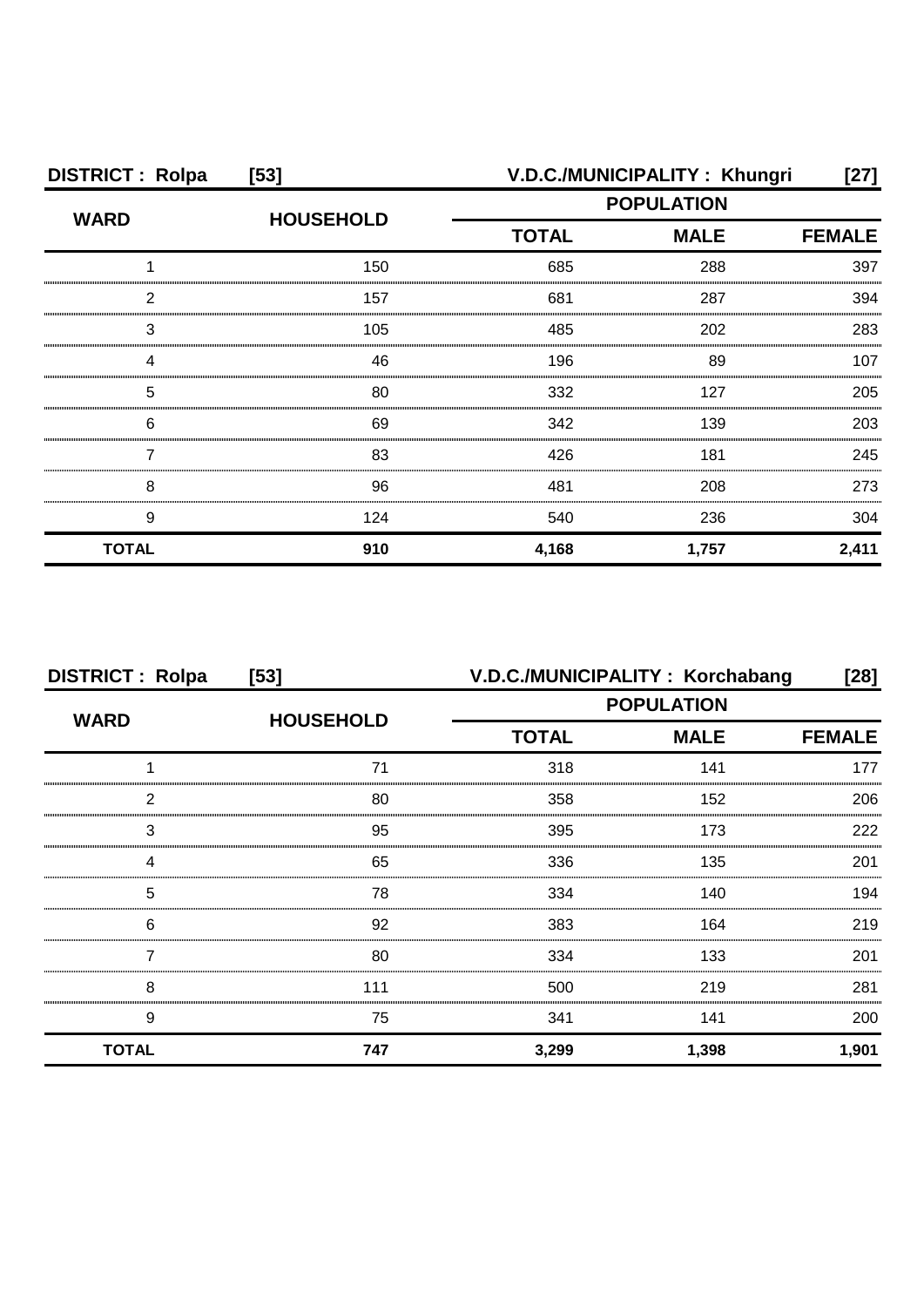| <b>DISTRICT: Rolpa</b> | $[53]$           |                   | V.D.C./MUNICIPALITY: Kotgaun | $[29]$        |
|------------------------|------------------|-------------------|------------------------------|---------------|
| <b>WARD</b>            |                  | <b>POPULATION</b> |                              |               |
|                        | <b>HOUSEHOLD</b> | <b>TOTAL</b>      | <b>MALE</b>                  | <b>FEMALE</b> |
|                        | 95               | 420               | 188                          | 232           |
| 2                      | 69               | 310               | 146                          | 164           |
| 3                      | 79               | 351               | 154                          | 197           |
|                        | 124              | 556               | 229                          | 327           |
| 5                      | 77               | 370               | 175                          | 195           |
| 6                      | 128              | 609               | 265                          | 344           |
|                        | 148              | 685               | 307                          | 378           |
| 8                      | 94               | 458               | 208                          | 250           |
| 9                      | 81               | 396               | 175                          | 221           |
| <b>TOTAL</b>           | 895              | 4,155             | 1,847                        | 2,308         |

| <b>DISTRICT: Rolpa</b><br>$[53]$ |                  |                             | V.D.C./MUNICIPALITY: Kureli | [30]          |
|----------------------------------|------------------|-----------------------------|-----------------------------|---------------|
| <b>WARD</b>                      | <b>HOUSEHOLD</b> | <b>POPULATION</b>           |                             |               |
|                                  |                  | <b>MALE</b><br><b>TOTAL</b> |                             | <b>FEMALE</b> |
|                                  | 58               | 281                         | 113                         | 168           |
| っ                                | 59               | 279                         | 132                         | 147           |
| 3                                | 43               | 215                         | 94                          | 121           |
|                                  | 44               | 224                         | 90                          | 134           |
| 5                                | 62               | 350                         | 146                         | 204           |
| 6                                | 48               | 252                         | 109                         | 143.          |
|                                  | 63               | 314                         | 145                         | 169           |
| 8                                | 107              | 504                         | 213                         | 291           |
| 9                                | 103              | 570                         | 268                         | 302           |
| <b>TOTAL</b>                     | 587              | 2,989                       | 1,310                       | 1,679         |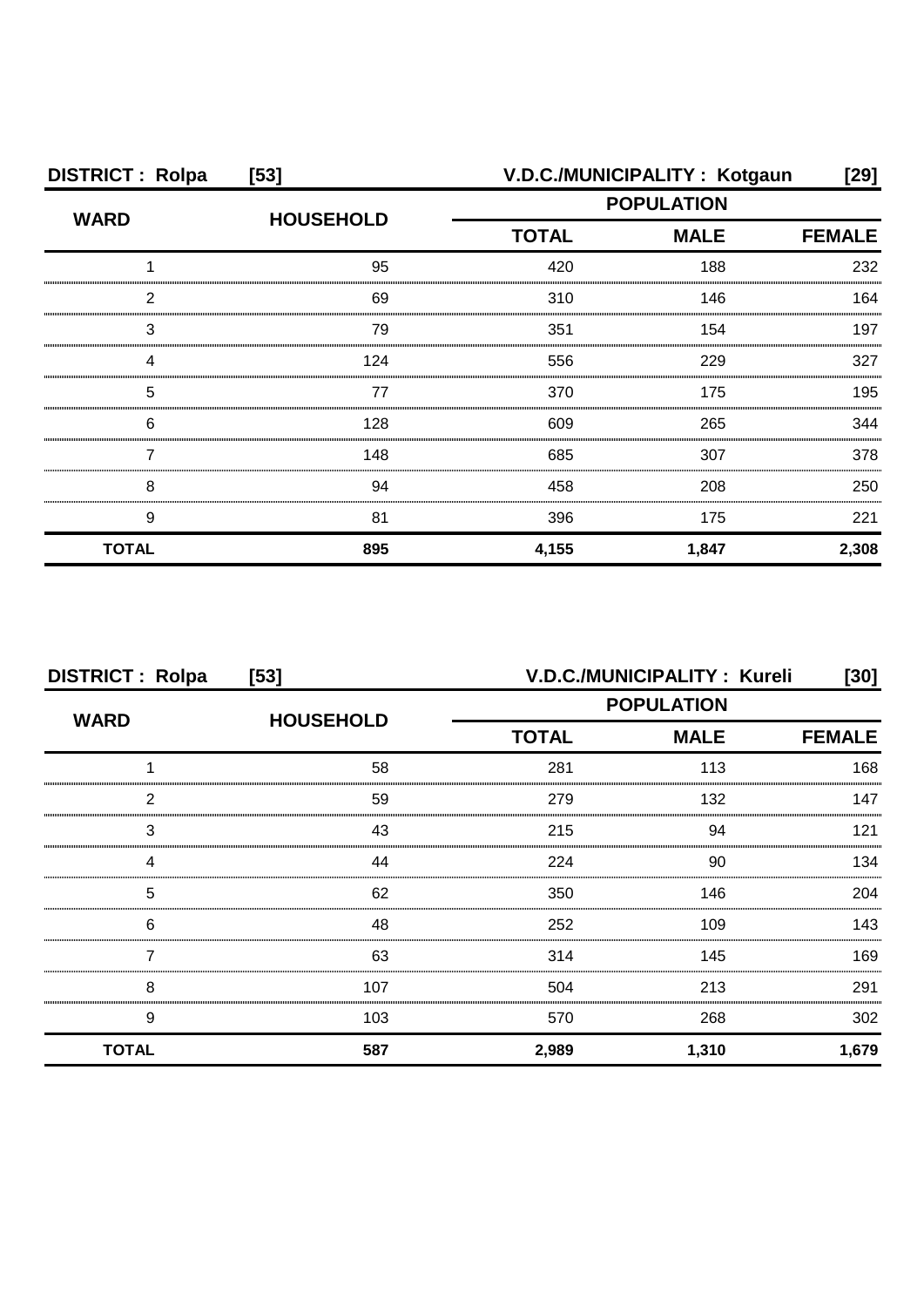| <b>DISTRICT: Rolpa</b> | $[53]$           | V.D.C./MUNICIPALITY : Liwang |                   |               |
|------------------------|------------------|------------------------------|-------------------|---------------|
| <b>WARD</b>            |                  |                              | <b>POPULATION</b> |               |
|                        | <b>HOUSEHOLD</b> | <b>TOTAL</b>                 | <b>MALE</b>       | <b>FEMALE</b> |
|                        | 112              | 534                          | 226               | 308           |
| っ                      | 99               | 499                          | 215               | 284           |
| 3                      | 171              | 677                          | 268               | 409           |
|                        | 233              | 893                          | 421               | 472           |
| 5                      | 447              | 1,679                        | 834               | 845           |
| 6                      | 939              | 3,308                        | 1,644             | 1,664         |
| ,,,,,,,,,,,,,          | 257              | 1,185                        | 526               | 659           |
| 8                      | 209              | 916                          | 374               | 542           |
| 9                      | 140              | 726                          | 337               | 389           |
| <b>TOTAL</b>           | 2,607            | 10,417                       | 4,845             | 5,572         |

| <b>DISTRICT: Rolpa</b><br>$[53]$ |                  | V.D.C./MUNICIPALITY: Masina<br>$[32]$ |                   |               |
|----------------------------------|------------------|---------------------------------------|-------------------|---------------|
| <b>WARD</b>                      |                  |                                       | <b>POPULATION</b> |               |
|                                  | <b>HOUSEHOLD</b> | <b>TOTAL</b>                          | <b>MALE</b>       | <b>FEMALE</b> |
|                                  | 114              | 580                                   | 259               | 321           |
| 2                                | 80               | 407                                   | 183               | 224           |
| 3                                | 115              | 506                                   | 228               | 278           |
| Δ                                | 158              | 843                                   | 361               | 482           |
| 5                                | 172              | 814                                   | 360               | 454           |
| 6                                | 64               | 313                                   | 149               | 164           |
|                                  | 100              | 602                                   | 268               | 334           |
| 8                                | 88               | 437                                   | 194               | 243           |
| 9                                | 100              | 526                                   | 245               | 281           |
| <b>TOTAL</b>                     | 991              | 5,028                                 | 2,247             | 2,781         |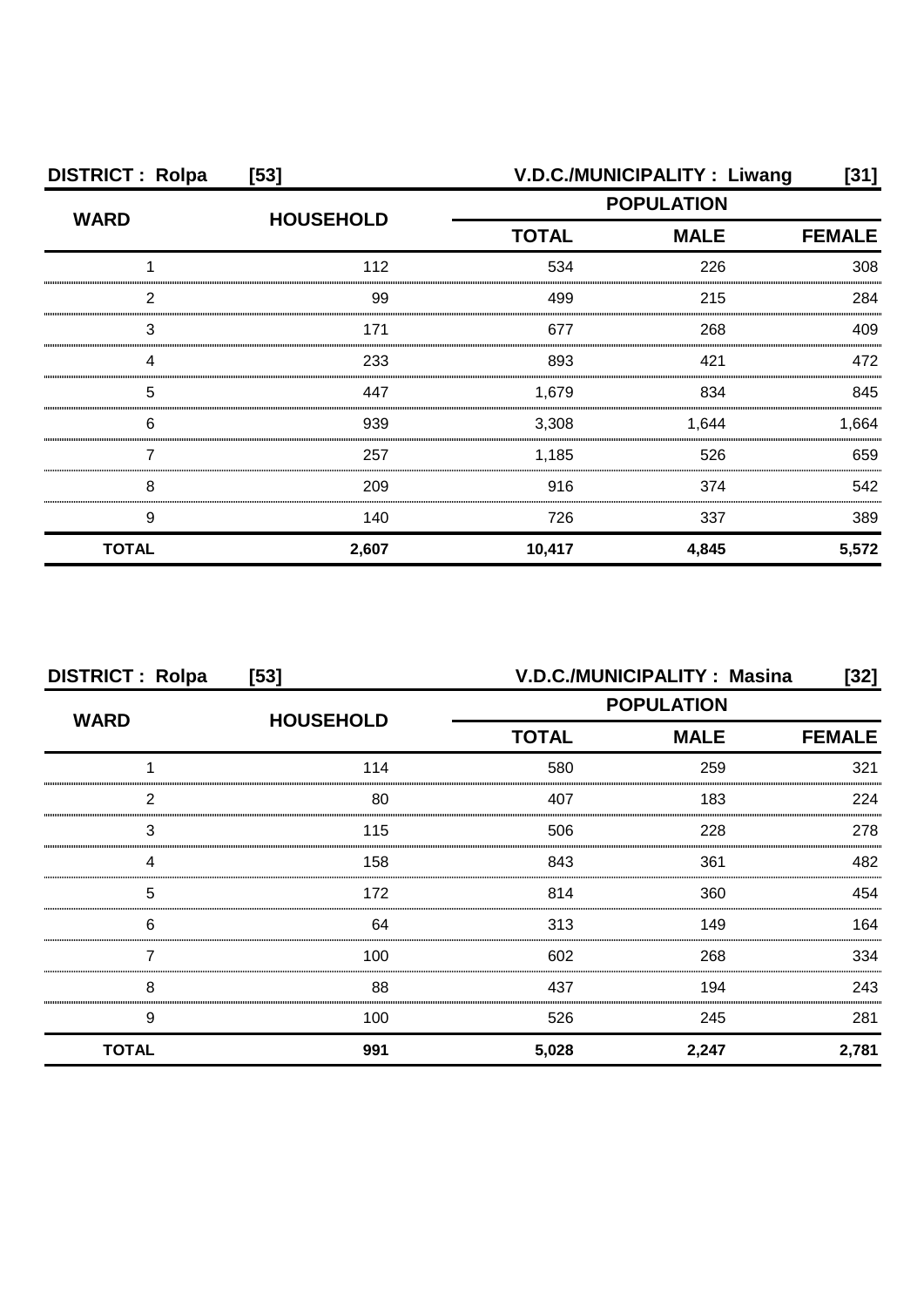| <b>DISTRICT: Rolpa</b> | $[53]$           | V.D.C./MUNICIPALITY: Mijhing<br>[33] |             |       |
|------------------------|------------------|--------------------------------------|-------------|-------|
| <b>WARD</b>            | <b>HOUSEHOLD</b> | <b>POPULATION</b>                    |             |       |
|                        |                  | <b>TOTAL</b>                         | <b>MALE</b> |       |
|                        | 319              | 1,542                                | 763         | 779   |
| 2                      | 95               | 495                                  | 216         | 279   |
| З                      | 82               | 367                                  | 176         | 191   |
|                        | 104              | 490                                  | 222         | 268   |
| 5                      | 86               | 420                                  | 204         | 216   |
| 6                      | 103              | 465                                  | 194         | 271   |
|                        | 339              | 1,474                                | 735         | 739.  |
| 8                      | 230              | 1,168                                | 521         | 647   |
| 9                      | 203              | 1,087                                | 485         | 602   |
| <b>TOTAL</b>           | 1,561            | 7,508                                | 3,516       | 3,992 |

| <b>DISTRICT: Rolpa</b><br>$[53]$ |                  | V.D.C./MUNICIPALITY: Nuwagaun<br>[34] |             |               |
|----------------------------------|------------------|---------------------------------------|-------------|---------------|
| <b>WARD</b>                      |                  | <b>POPULATION</b>                     |             |               |
|                                  | <b>HOUSEHOLD</b> | <b>TOTAL</b>                          | <b>MALE</b> | <b>FEMALE</b> |
|                                  | 126              | 642                                   | 313         | 329           |
| っ                                | 104              | 566                                   | 268         | 298           |
| 3                                | 71               | 367                                   | 173         | 194           |
|                                  | 84               | 405                                   | 182         | 223           |
| 5                                | 136              | 672                                   | 316         | 356           |
| 6                                | 88               | 477                                   | 229         | 248           |
|                                  | 77               | 435                                   | 211         | 224           |
| 8                                | 85               | 430                                   | 195         | 235           |
| 9                                | 109              | 554                                   | 268         | 286           |
| <b>TOTAL</b>                     | 880              | 4,548                                 | 2,155       | 2,393         |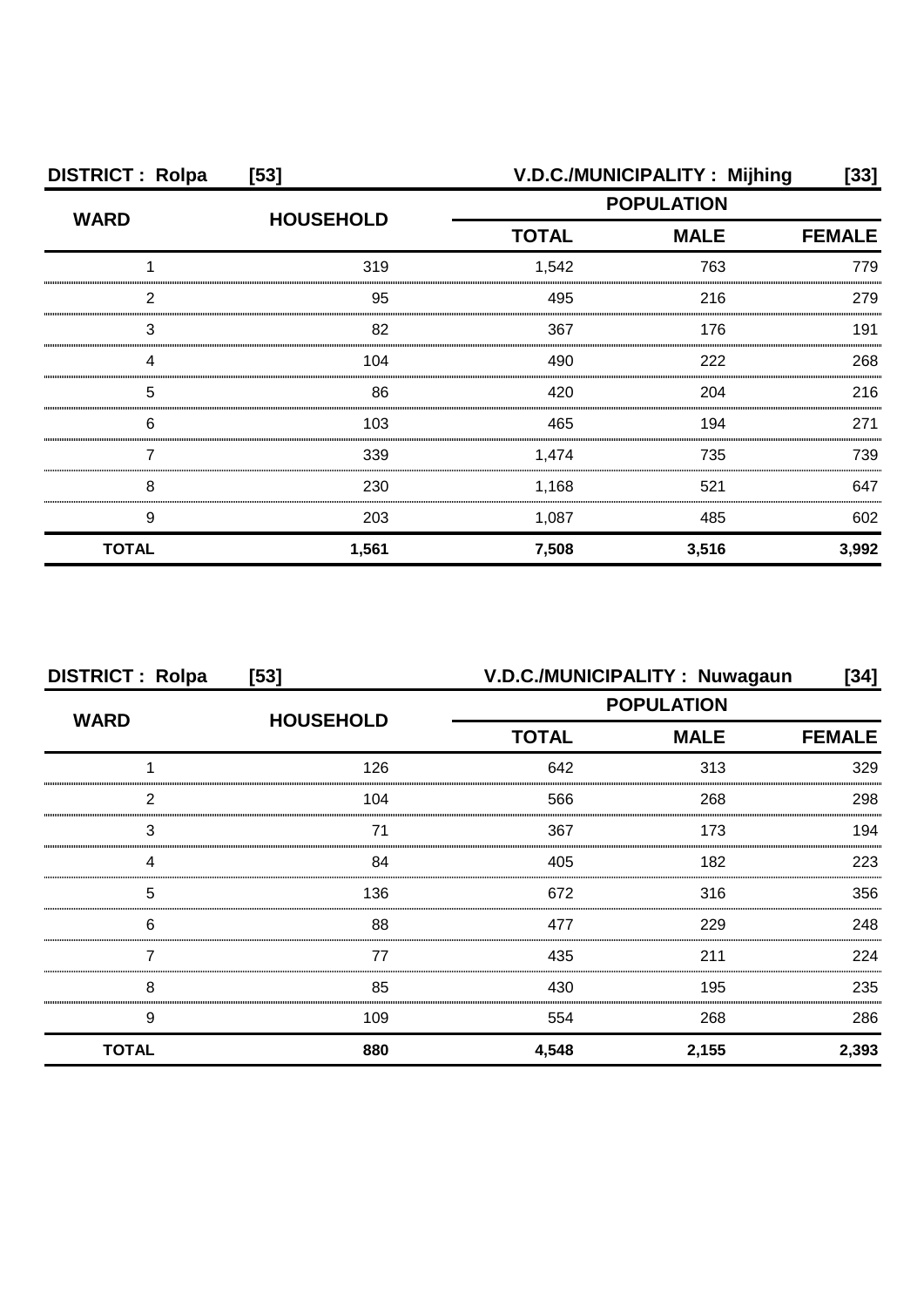| <b>DISTRICT: Rolpa</b> | $[53]$           | V.D.C./MUNICIPALITY: Pachhabang |             | [35]          |
|------------------------|------------------|---------------------------------|-------------|---------------|
| <b>WARD</b>            | <b>HOUSEHOLD</b> | <b>POPULATION</b>               |             |               |
|                        |                  | <b>TOTAL</b>                    | <b>MALE</b> | <b>FEMALE</b> |
|                        | 99               | 528                             | 221         | 307           |
| 2                      | 77               | 416                             | 197         | 219           |
| 3                      | 90               | 445                             | 195         | 250           |
|                        | 72               | 386                             | 166         | 220           |
| 5                      | 44               | 257                             | 113         | 144           |
| 6                      | 106              | 560                             | 242         | 318           |
|                        | 101              | 551                             | 246         | 305           |
| 8                      | 138              | 715                             | 312         | 403           |
| 9                      | 96               | 475                             | 191         | 284           |
| <b>TOTAL</b>           | 823              | 4,333                           | 1,883       | 2,450         |

| <b>DISTRICT: Rolpa</b><br>$[53]$ |                  | V.D.C./MUNICIPALITY: Pakhapani<br>[36] |                   |               |
|----------------------------------|------------------|----------------------------------------|-------------------|---------------|
|                                  |                  |                                        | <b>POPULATION</b> |               |
| <b>WARD</b>                      | <b>HOUSEHOLD</b> | <b>TOTAL</b>                           | <b>MALE</b>       | <b>FEMALE</b> |
|                                  | 106              | 614                                    | 274               | 340           |
| 2                                | 130              | 710                                    | 325               | 385           |
| 3                                | 127              | 749                                    | 364               | 385           |
| 4                                | 145              | 923                                    | 421               | 502           |
| 5                                | 71               | 405                                    | 184               | 221           |
| 6                                | 149              | 895                                    | 431               | 464           |
|                                  | 99               | 664                                    | 330               | 334           |
| 8                                | 93               | 637                                    | 328               | 309           |
| 9                                | 92               | 570                                    | 245               | 325           |
| <b>TOTAL</b>                     | 1,012            | 6,167                                  | 2,902             | 3,265         |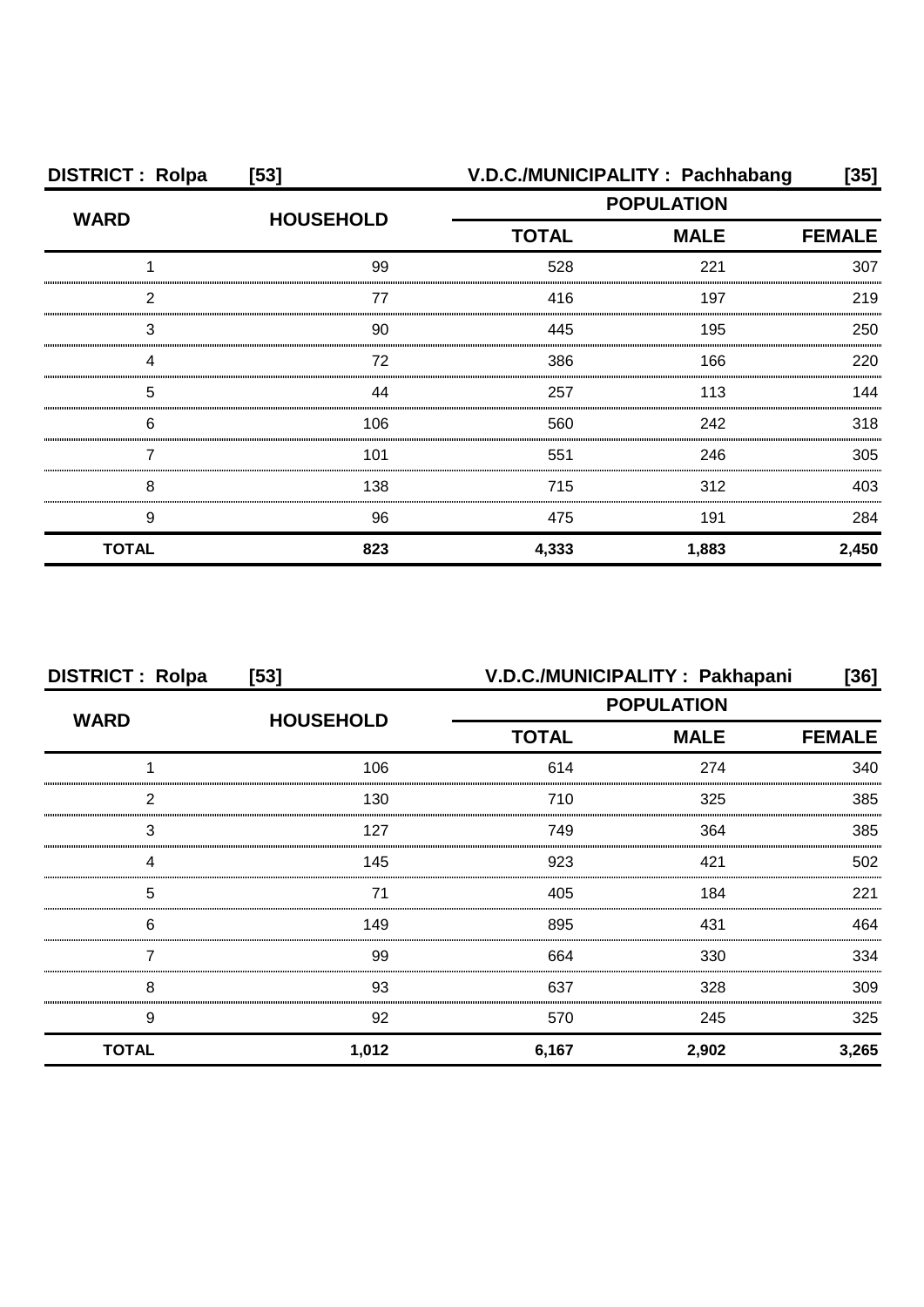| <b>DISTRICT: Rolpa</b> | $[53]$           | V.D.C./MUNICIPALITY : Pang                       |       |               |
|------------------------|------------------|--------------------------------------------------|-------|---------------|
| <b>WARD</b>            | <b>HOUSEHOLD</b> | <b>POPULATION</b><br><b>TOTAL</b><br><b>MALE</b> |       |               |
|                        |                  |                                                  |       | <b>FEMALE</b> |
|                        | 120              | 680                                              | 310   | 370           |
| 2                      | 105              | 551                                              | 253   | 298           |
| З                      | 100              | 536                                              | 233   | 303           |
|                        | 61               | 360                                              | 155   | 205           |
| 5                      | 57               | 310                                              | 140   | 170           |
| 6                      | 156              | 755                                              | 327   | 428           |
|                        | 93               | 500                                              | 217   | 283           |
| 8                      | 88               | 444                                              | 188   | 256           |
| 9                      | 87               | 431                                              | 204   | 227           |
| <b>TOTAL</b>           | 867              | 4,567                                            | 2,027 | 2,540         |

| <b>DISTRICT: Rolpa</b><br>[53] |                  | V.D.C./MUNICIPALITY : Rangkot<br>$[38]$ |             |               |
|--------------------------------|------------------|-----------------------------------------|-------------|---------------|
|                                |                  | <b>POPULATION</b>                       |             |               |
| <b>WARD</b>                    | <b>HOUSEHOLD</b> | <b>TOTAL</b>                            | <b>MALE</b> | <b>FEMALE</b> |
|                                | 85               | 473                                     | 211         | 262           |
| 2                              | 68               | 423                                     | 188         | 235           |
| 3                              | 55               | 295                                     | 140         | 155           |
| Δ                              | 77               | 429                                     | 182         | 247           |
| 5                              | 86               | 454                                     | 199         | 255           |
| 6                              | 107              | 557                                     | 256         | 301           |
|                                | 77               | 392                                     | 177         | 215           |
| 8                              | 58               | 300                                     | 134         | 166           |
| 9                              | 40               | 204                                     | 100         | 104           |
| <b>TOTAL</b>                   | 653              | 3,527                                   | 1,587       | 1,940         |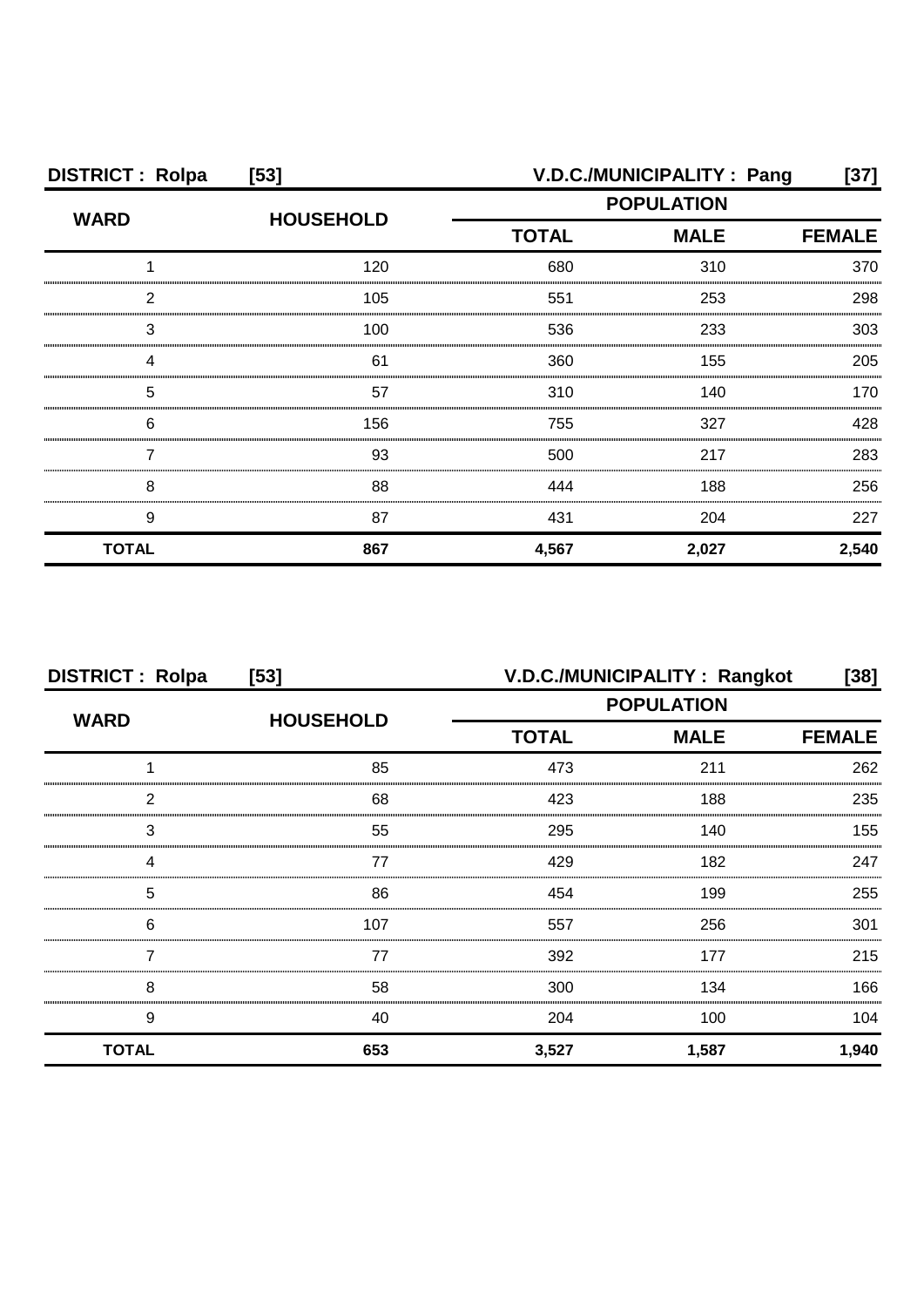| <b>DISTRICT: Rolpa</b> | $[53]$           | V.D.C./MUNICIPALITY: Rangsi<br>[39] |                              |       |  |
|------------------------|------------------|-------------------------------------|------------------------------|-------|--|
| <b>WARD</b>            | <b>HOUSEHOLD</b> | <b>POPULATION</b>                   |                              |       |  |
|                        |                  | <b>TOTAL</b>                        | <b>MALE</b><br><b>FEMALE</b> |       |  |
|                        | 89               | 446                                 | 189                          | 257   |  |
| 2                      | 195              | 891                                 | 415                          | 476   |  |
| З                      | 88               | 479                                 | 203                          | 276   |  |
| Δ                      | 120              | 586                                 | 251                          | 335   |  |
| 5                      | 168              | 813                                 | 365                          | 448   |  |
| 6                      | 61               | 285                                 | 129                          | 156   |  |
|                        | 98               | 526                                 | 248                          | 278   |  |
| 8                      | 35               | 170                                 | 78                           | 92    |  |
| 9                      | 98               | 454                                 | 194                          | 260   |  |
| <b>TOTAL</b>           | 952              | 4,650                               | 2,072                        | 2,578 |  |

| <b>DISTRICT: Rolpa</b><br>$[53]$ |                  | V.D.C./MUNICIPALITY: Rank<br>[40] |             |               |
|----------------------------------|------------------|-----------------------------------|-------------|---------------|
| <b>WARD</b>                      | <b>HOUSEHOLD</b> | <b>POPULATION</b>                 |             |               |
|                                  |                  | <b>TOTAL</b>                      | <b>MALE</b> | <b>FEMALE</b> |
|                                  | 109              | 706                               | 331         | 375           |
| 2                                | 61               | 395                               | 174         | 221           |
| 3                                | 106              | 701                               | 341         | 360           |
|                                  | 58               | 374                               | 164         | 210           |
| 5                                | 116              | 603                               | 268         | 335           |
| 6                                | 148              | 1,002                             | 456         | 546           |
|                                  | 130              | 744                               | 347         | 397           |
| 8                                | 167              | 968                               | 471         | 497           |
| 9                                | 118              | 658                               | 309         | 349           |
| <b>TOTAL</b>                     | 1,013            | 6,151                             | 2,861       | 3,290         |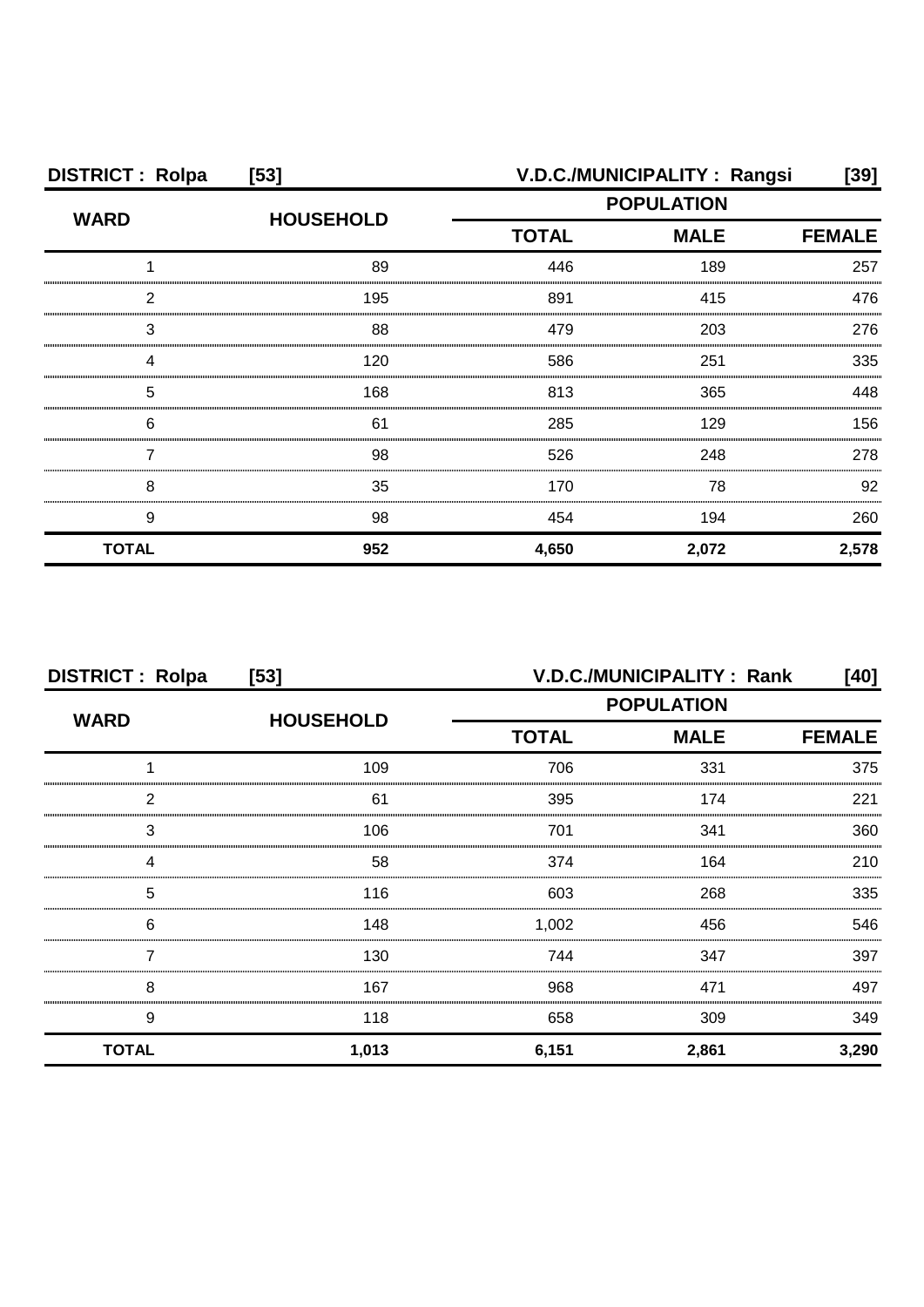| <b>DISTRICT: Rolpa</b> | $[53]$           |              | V.D.C./MUNICIPALITY: Sakhi | [41]          |
|------------------------|------------------|--------------|----------------------------|---------------|
| <b>WARD</b>            | <b>HOUSEHOLD</b> |              | <b>POPULATION</b>          |               |
|                        |                  | <b>TOTAL</b> | <b>MALE</b>                | <b>FEMALE</b> |
|                        | 87               | 441          | 210                        | 231           |
| 2                      | 126              | 573          | 268                        | 305           |
| 3                      | 59               | 286          | 137                        | 149           |
| Δ                      | 40               | 213          | 96                         | 117           |
| 5                      | 45               | 184          | 79                         | 105           |
| 6                      | 80               | 375          | 169                        | 206           |
|                        | 72               | 343          | 165                        | 178           |
| 8                      | 57               | 265          | 122                        | 143           |
| 9                      | 49               | 210          | 97                         | 113           |
| <b>TOTAL</b>           | 615              | 2,890        | 1,343                      | 1,547         |

| <b>DISTRICT: Rolpa</b><br>$[53]$ |                  | V.D.C./MUNICIPALITY: Seram<br>[42] |                   |               |
|----------------------------------|------------------|------------------------------------|-------------------|---------------|
|                                  | <b>HOUSEHOLD</b> |                                    | <b>POPULATION</b> |               |
| <b>WARD</b>                      |                  | <b>TOTAL</b>                       | <b>MALE</b>       | <b>FEMALE</b> |
|                                  | 38               | 197                                | 93                | 104           |
| 2                                | 38               | 200                                | 92                | 108           |
| 3                                | 24               | 150                                | 68                | 82            |
|                                  | 36               | 205                                | 101               | 104           |
| 5                                | 95               | 536                                | 245               | 291           |
| 6                                | 50               | 222                                | 105               | 117           |
|                                  | 46               | 228                                | 106               | 122           |
| 8                                | 25               | 129                                | 62                | 67            |
| 9                                | 22               | 105                                | 49                | 56            |
| <b>TOTAL</b>                     | 374              | 1,972                              | 921               | 1,051         |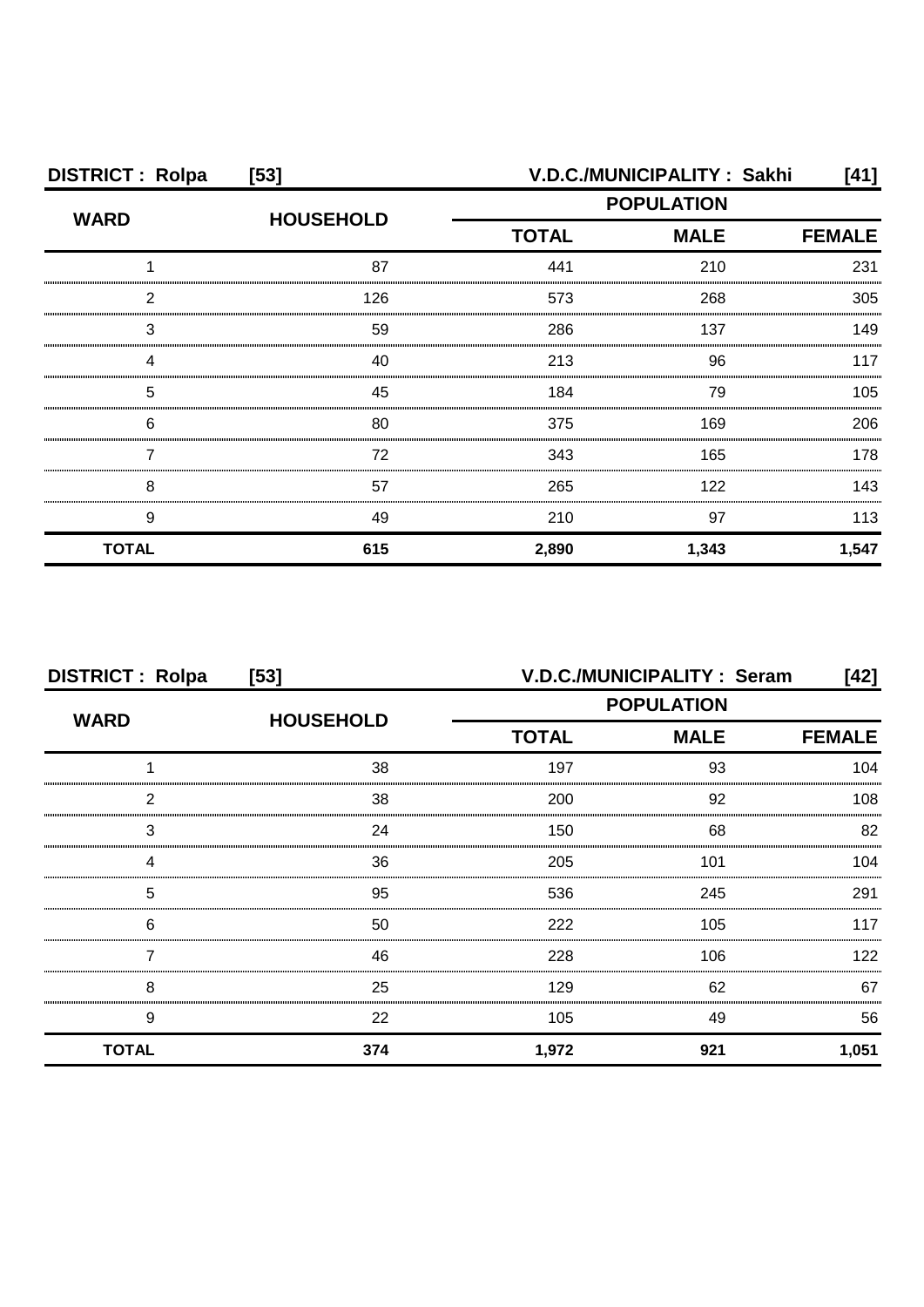| <b>DISTRICT: Rolpa</b><br>$[53]$ |                  |                   | V.D.C./MUNICIPALITY: Sirpa | [43]          |
|----------------------------------|------------------|-------------------|----------------------------|---------------|
| <b>WARD</b>                      | <b>HOUSEHOLD</b> | <b>POPULATION</b> |                            |               |
|                                  |                  | <b>TOTAL</b>      | <b>MALE</b>                | <b>FEMALE</b> |
|                                  | 170              | 789               | 350                        | 439           |
| 2                                | 82               | 406               | 179                        | 227           |
| 3                                | 173              | 975               | 436                        | 539           |
|                                  | 192              | 1,003             | 422                        | 581           |
| 5                                | 224              | 1,183             | 543                        | 640           |
| 6                                | 176              | 840               | 362                        | 478           |
|                                  | 109              | 538               | 224                        | 314           |
| 8                                | 178              | 827               | 357                        | 470           |
| 9                                | 89               | 477               | 208                        | 269           |
| <b>TOTAL</b>                     | 1,393            | 7,038             | 3,081                      | 3,957         |

| <b>DISTRICT: Rolpa</b><br>[53] |                  | <b>V.D.C./MUNICIPALITY: Siuri</b><br>[44] |                   |               |
|--------------------------------|------------------|-------------------------------------------|-------------------|---------------|
|                                |                  |                                           | <b>POPULATION</b> |               |
| <b>WARD</b>                    | <b>HOUSEHOLD</b> | <b>TOTAL</b>                              | <b>MALE</b>       | <b>FEMALE</b> |
|                                | 30               | 157                                       | 64                | 93            |
| 2                              | 68               | 413                                       | 193               | 220           |
| 3                              | 30               | 151                                       | 67                | 84            |
|                                | 26               | 156                                       | 78                | 78            |
| 5                              | 38               | 189                                       | 87                | 102           |
| 6                              | 44               | 216                                       | .91               | 125           |
|                                | 29               | 141                                       | 77                | 64            |
| 8                              | 39               | 214                                       | 101               | 113           |
| 9                              | 15               | 83                                        | 38                | 45            |
| <b>TOTAL</b>                   | 319              | 1,720                                     | 796               | 924           |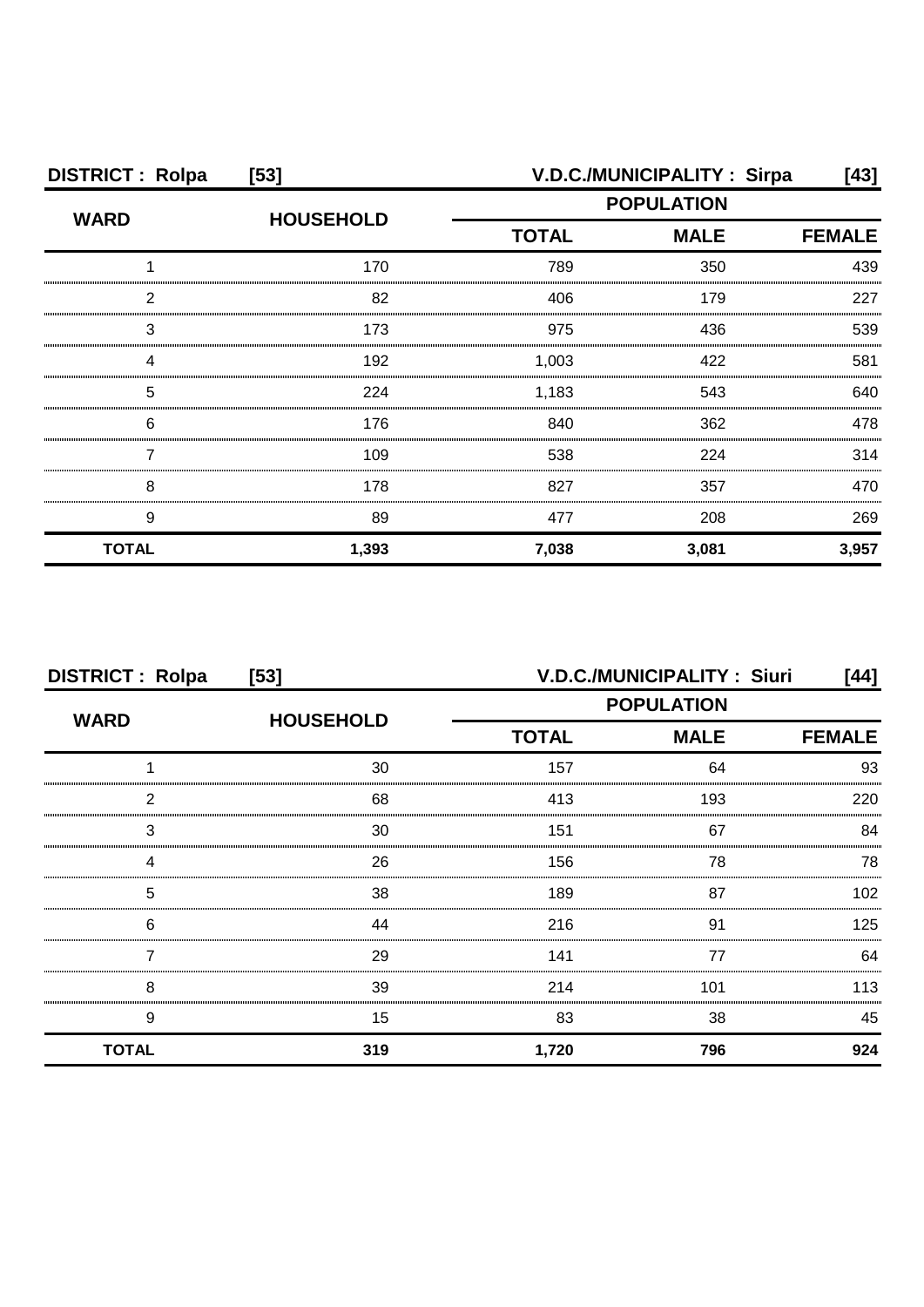| <b>DISTRICT: Rolpa</b> | $[53]$           |                   | V.D.C./MUNICIPALITY: Talabang | [45]          |
|------------------------|------------------|-------------------|-------------------------------|---------------|
| <b>WARD</b>            | <b>HOUSEHOLD</b> | <b>POPULATION</b> |                               |               |
|                        |                  | <b>TOTAL</b>      | <b>MALE</b>                   | <b>FEMALE</b> |
|                        | 91               | 445               | 219                           | 226           |
| っ                      | 94               | 479               | 213                           | 266           |
| 3                      | 206              | 1,062             | 496                           | 566           |
|                        | 83               | 398               | 164                           | 234           |
| 5                      | 172              | 860               | 422                           | 438           |
| 6                      | 140              | 598               | 252                           | 346           |
|                        | 72               | 372               | 161                           | 211           |
| 8                      | 111              | 541               | 238                           | 303           |
| 9                      | 79               | 425               | 185                           | 240           |
| <b>TOTAL</b>           | 1,048            | 5,180             | 2,350                         | 2,830         |

| <b>DISTRICT: Rolpa</b><br>$[53]$ |                  | V.D.C./MUNICIPALITY: Tewang<br>[46] |             |               |
|----------------------------------|------------------|-------------------------------------|-------------|---------------|
| <b>WARD</b>                      |                  | <b>POPULATION</b>                   |             |               |
|                                  | <b>HOUSEHOLD</b> | <b>TOTAL</b>                        | <b>MALE</b> | <b>FEMALE</b> |
|                                  | 53               | 333                                 | 152         | 181           |
| 2                                | 65               | 382                                 | 186         | 196           |
| 3                                | 71               | 404                                 | 196         | 208           |
| 4                                | 74               | 379                                 | 170         | 209           |
| 5                                | 64               | 365                                 | 190         | 175           |
| 6                                | 52               | 247                                 | 112         | 135           |
|                                  | 87               | 446                                 | 200         | 246           |
| 8                                | 85               | 422                                 | 191         | 231           |
| 9                                | 74               | 426                                 | 201         | 225           |
| <b>TOTAL</b>                     | 625              | 3,404                               | 1,598       | 1,806         |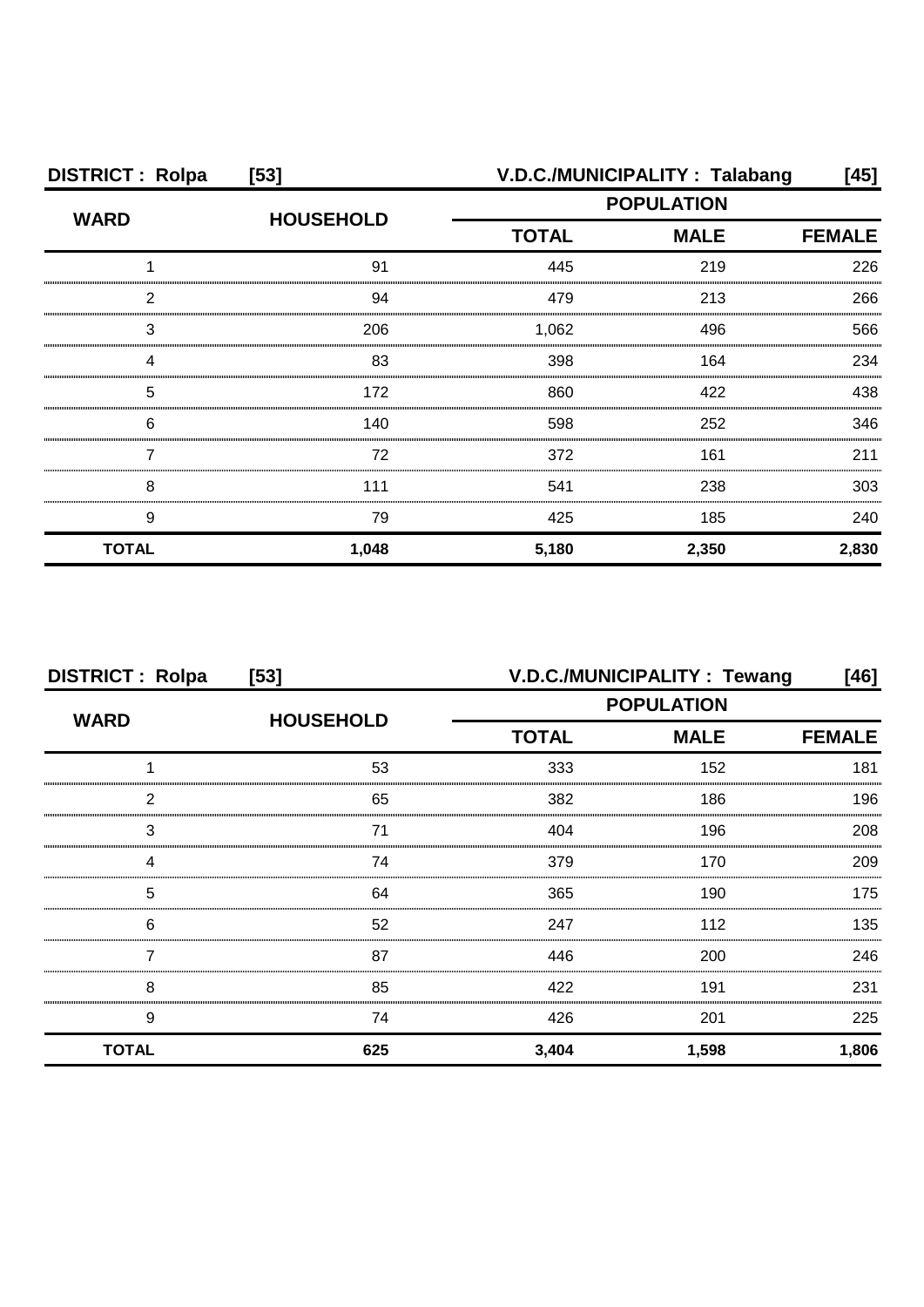| <b>DISTRICT: Rolpa</b> | $[53]$           |                   | V.D.C./MUNICIPALITY: Thabang | [47]  |
|------------------------|------------------|-------------------|------------------------------|-------|
| <b>WARD</b>            | <b>HOUSEHOLD</b> | <b>POPULATION</b> |                              |       |
|                        |                  | <b>TOTAL</b>      | <b>FEMALE</b>                |       |
|                        | 127              | 586               | 282                          | 304   |
| 2                      | 93               | 428               | 190                          | 238   |
| 3                      | 108              | 533               | 241                          | 292   |
|                        | 89               | 365               | 179                          | 186   |
| 5                      | 120              | 468               | 209                          | 259   |
| 6                      | 92               | 442               | 219                          | 223   |
|                        | 139              | 696               | 319                          | 377   |
| 8                      | 58               | 279               | 120                          | 159   |
| 9                      | 111              | 601               | 283                          | 318   |
| <b>TOTAL</b>           | 937              | 4,398             | 2,042                        | 2,356 |

| <b>DISTRICT: Rolpa</b><br>$[53]$ |                  | V.D.C./MUNICIPALITY: Uwa<br>[48] |                              |       |
|----------------------------------|------------------|----------------------------------|------------------------------|-------|
| <b>WARD</b>                      | <b>HOUSEHOLD</b> | <b>POPULATION</b>                |                              |       |
|                                  |                  | <b>TOTAL</b>                     | <b>MALE</b><br><b>FEMALE</b> |       |
|                                  | 84               | 511                              | 241                          | 270   |
| 2                                | 76               | 394                              | 180                          | 214   |
| 3                                | 82               | 376                              | 169                          | 207   |
|                                  | 80               | 390                              | 182                          | 208   |
| 5                                | 44               | 204                              | 89                           | 115   |
| 6                                | 97               | 465                              | 215                          | 250   |
|                                  | 121              | 691                              | 335                          | 356   |
| 8                                | 99               | 614                              | 324                          | 290   |
| 9                                | 58               | 325                              | 150                          | 175   |
| <b>TOTAL</b>                     | 741              | 3,970                            | 1,885                        | 2,085 |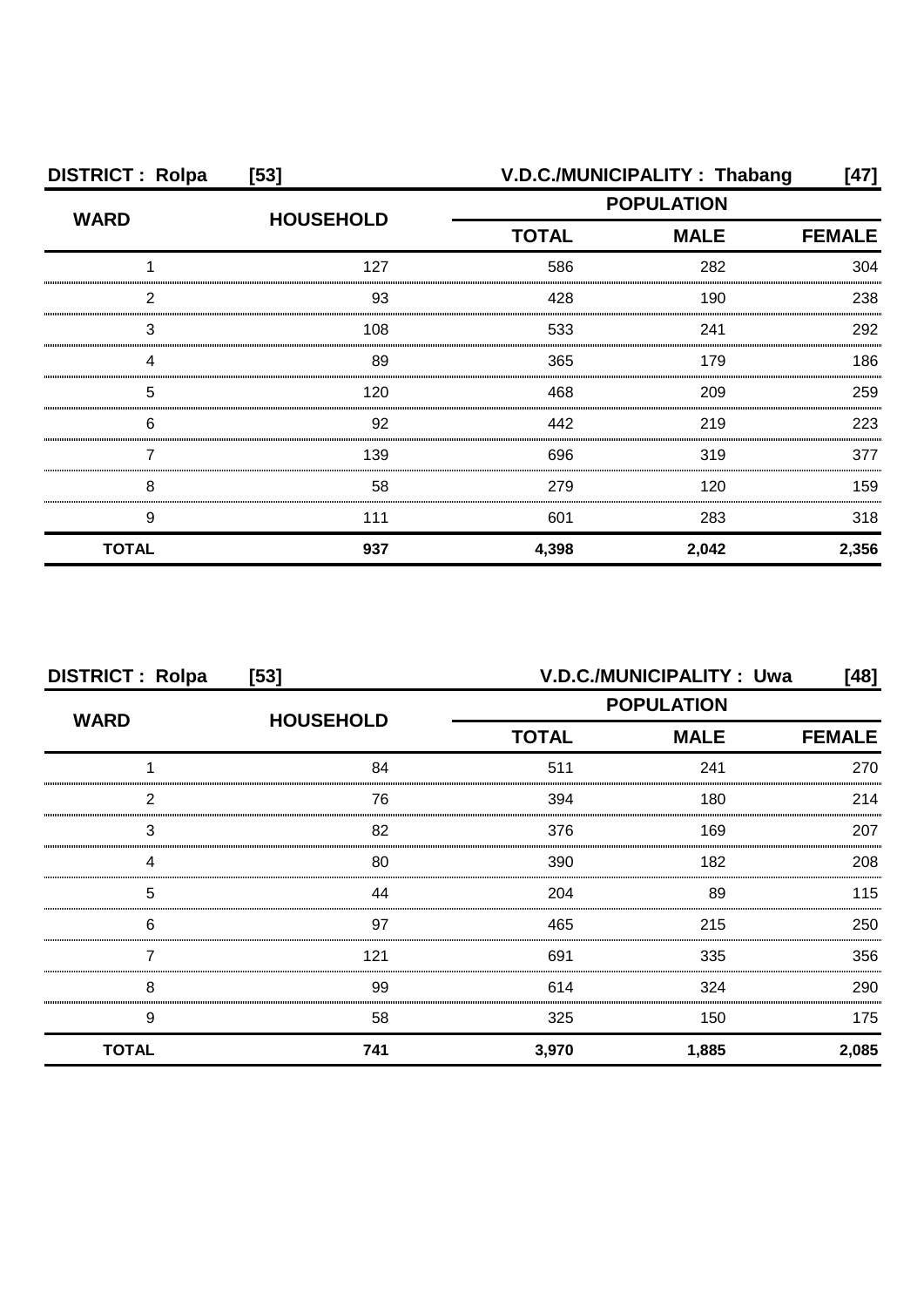| <b>DISTRICT: Rolpa</b> | $[53]$           | V.D.C./MUNICIPALITY: Badachaur<br>[49] |             |               |
|------------------------|------------------|----------------------------------------|-------------|---------------|
| <b>WARD</b>            |                  | <b>POPULATION</b>                      |             |               |
|                        | <b>HOUSEHOLD</b> | <b>TOTAL</b>                           | <b>MALE</b> | <b>FEMALE</b> |
|                        | 98               | 506                                    | 224         | 282           |
| 2                      | 94               | 567                                    | 249         | 318           |
| З                      | 138              | 772                                    | 326         | 446           |
|                        | 131              | 692                                    | 314         | 378           |
| 5                      | 122              | 646                                    | 287         | 359           |
| 6                      | 131              | 728                                    | 312         | 416           |
|                        | 183              | 939                                    | 412         | 527           |
| 8                      | 97               | 525                                    | 247         | 278           |
| 9                      | 74               | 440                                    | 190         | 250           |
| <b>TOTAL</b>           | 1,068            | 5,815                                  | 2,561       | 3,254         |

| <b>DISTRICT: Rolpa</b><br>$[53]$ |                  | V.D.C./MUNICIPALITY: Hwama<br>[50] |             |               |
|----------------------------------|------------------|------------------------------------|-------------|---------------|
|                                  |                  | <b>POPULATION</b>                  |             |               |
| <b>WARD</b>                      | <b>HOUSEHOLD</b> | <b>TOTAL</b>                       | <b>MALE</b> | <b>FEMALE</b> |
|                                  | 157              | 802                                | 344         | 458           |
| 2                                | 69               | 340                                | 159         | 181           |
| 3                                | 49               | 237                                | 90          | 147           |
| Δ                                | 72               | 369                                | 154         | 215           |
| 5                                | 69               | 321                                | 137         | 184           |
| 6                                | 67               | 324                                | 140         | 184           |
|                                  | 82               | 450                                | 204         | 246           |
| 8                                | 136              | 637                                | 262         | 375           |
| 9                                | 83               | 385                                | 175         | 210           |
| <b>TOTAL</b>                     | 784              | 3,865                              | 1,665       | 2,200         |